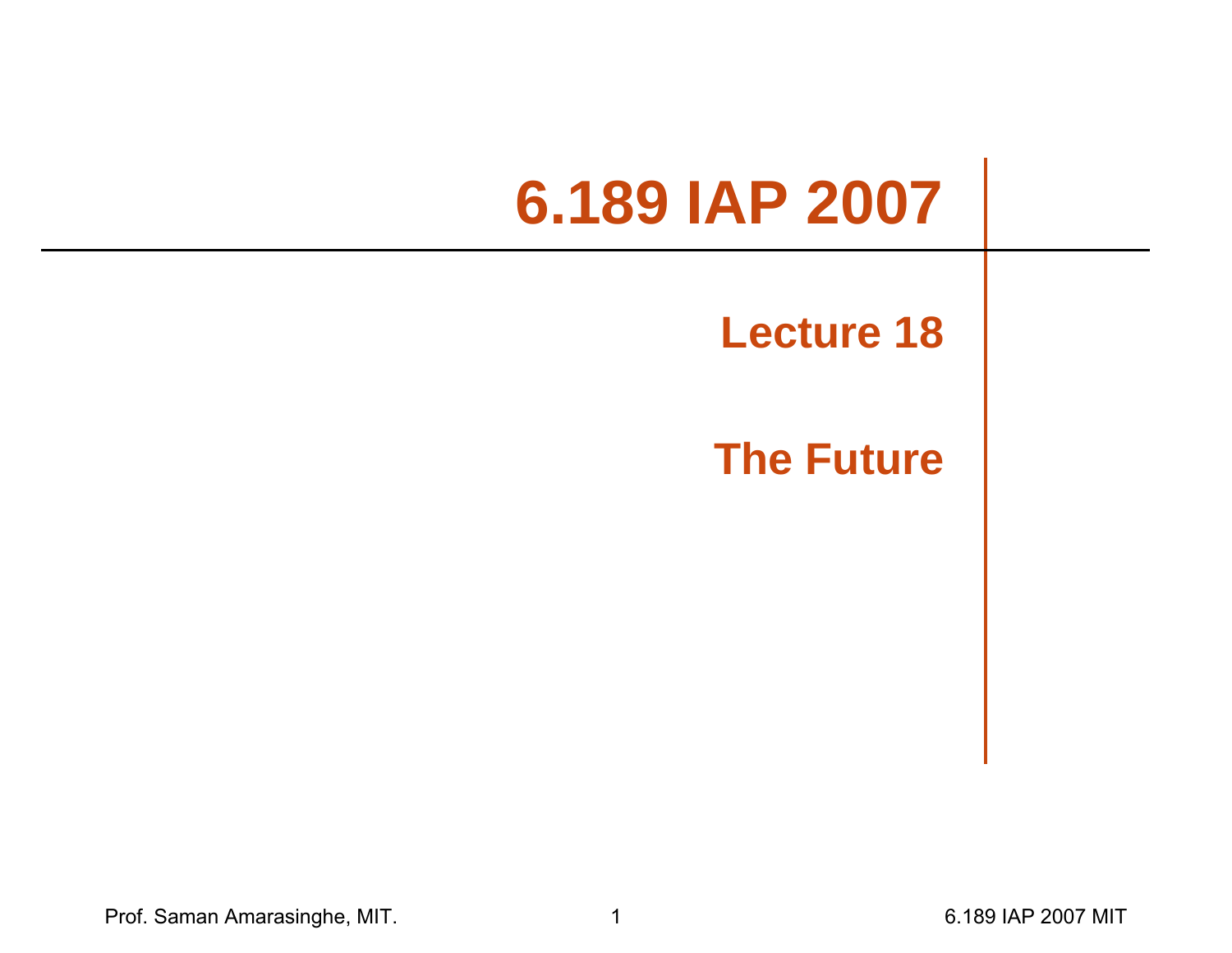# **Predicting the Future is Always Risky**

- "I think there is a world market for maybe five computers."
	- Thomas Watson, chairman of IBM, 1949
- "There is no reason in the world anyone would want a computer in their home. No reason."
	- Ken Olsen, Chairman, DEC, 1977
- "640K of RAM ought to be enough for anybody."
	- Bill Gates, 1981

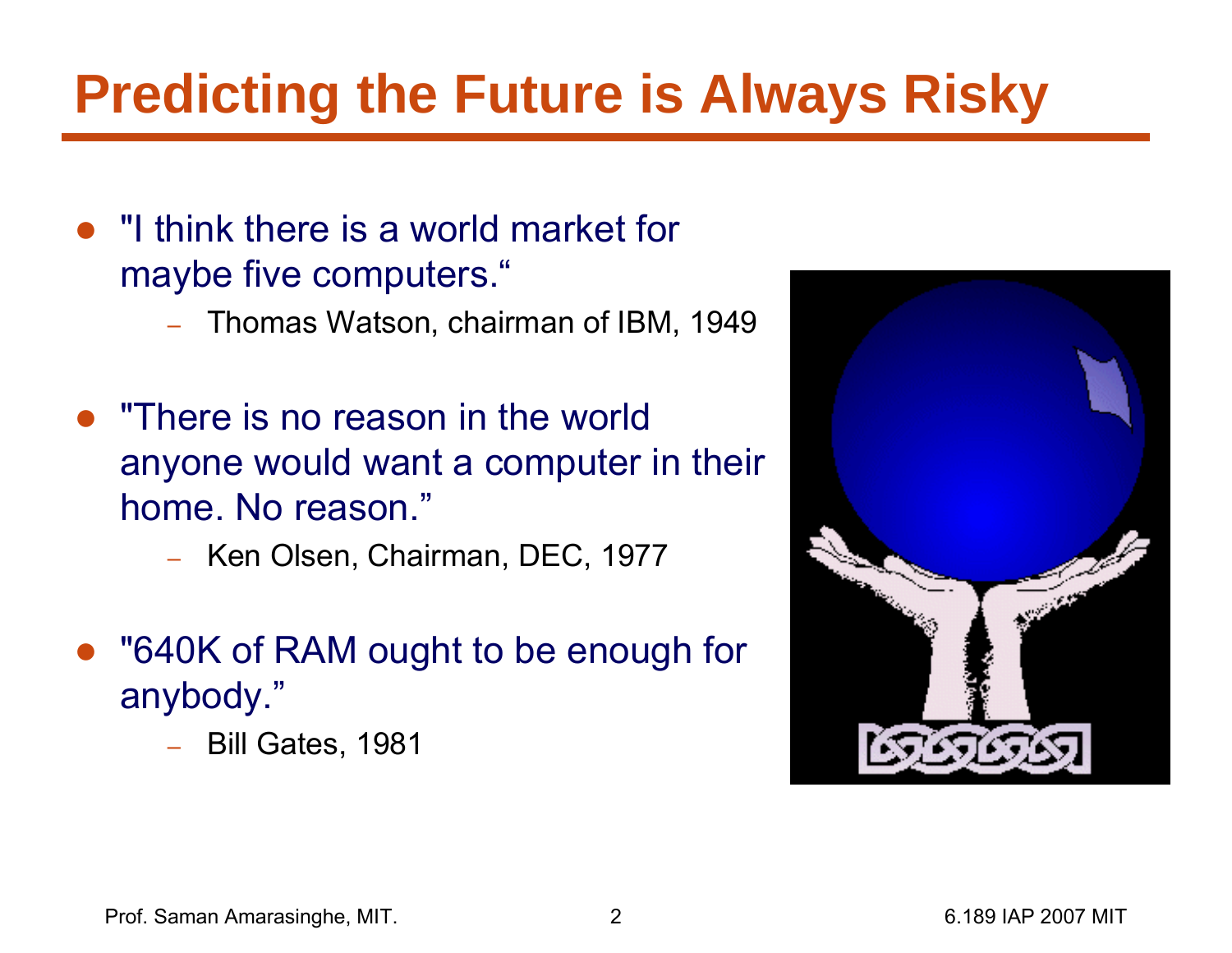## **Future = Evolution + Revolution**

### ● Evolution

- $\mathcal{L}_{\mathcal{A}}$ Relatively easy to predict
- $\mathcal{L}_{\mathcal{A}}$ Extrapolate the trends

### ● Revolution

- $\mathcal{L}^{\text{max}}_{\text{max}}$ A completely new technology or solution
- Hard to Predict

### ● Paradigm Shifts can occur in both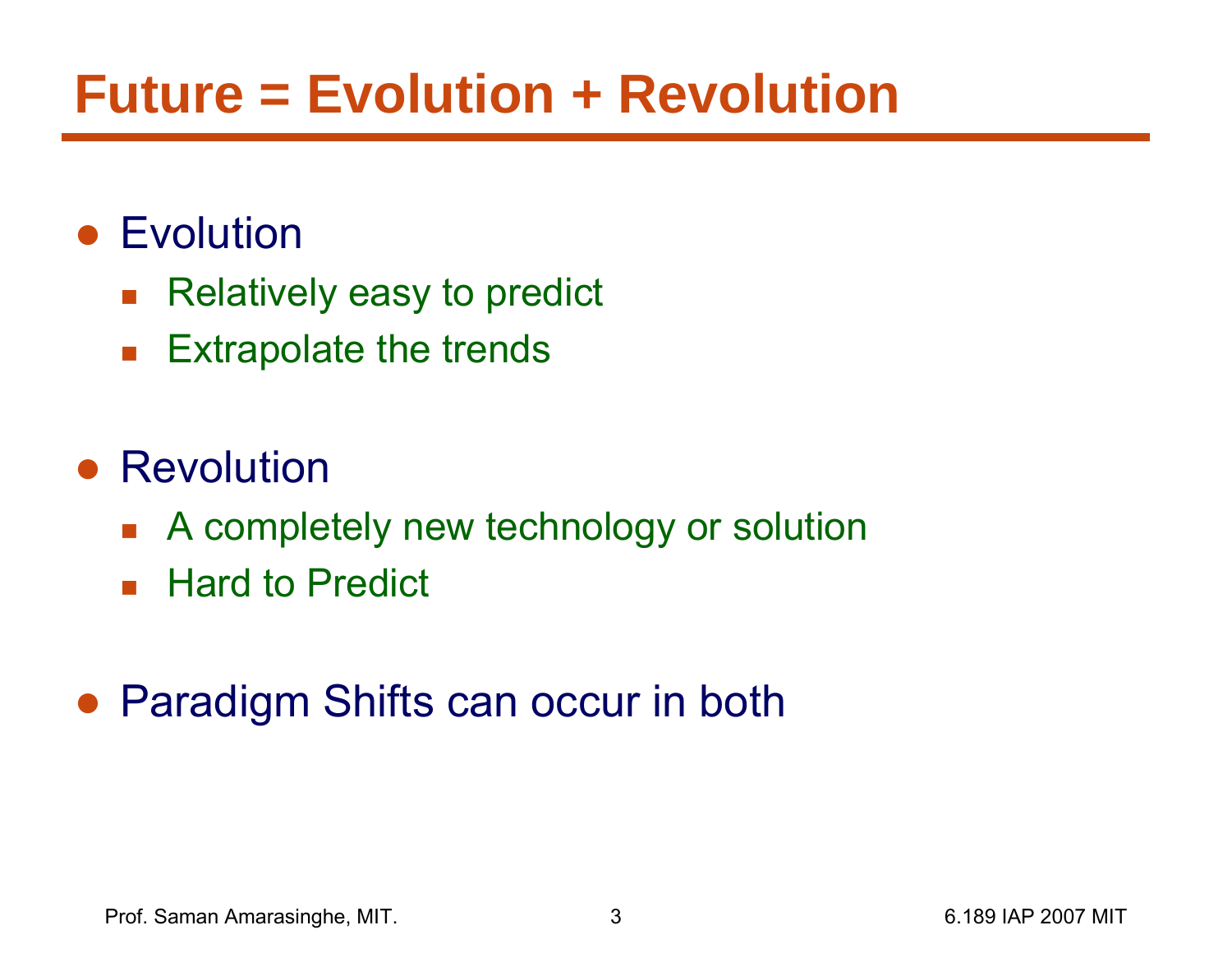### **Outline**

- Evolution
	- **Trends**
	- **Architecture**
	- **Languages, Compilers and Tools**
- Revolution
- $\bullet$ Crossing the Abstraction Boundaries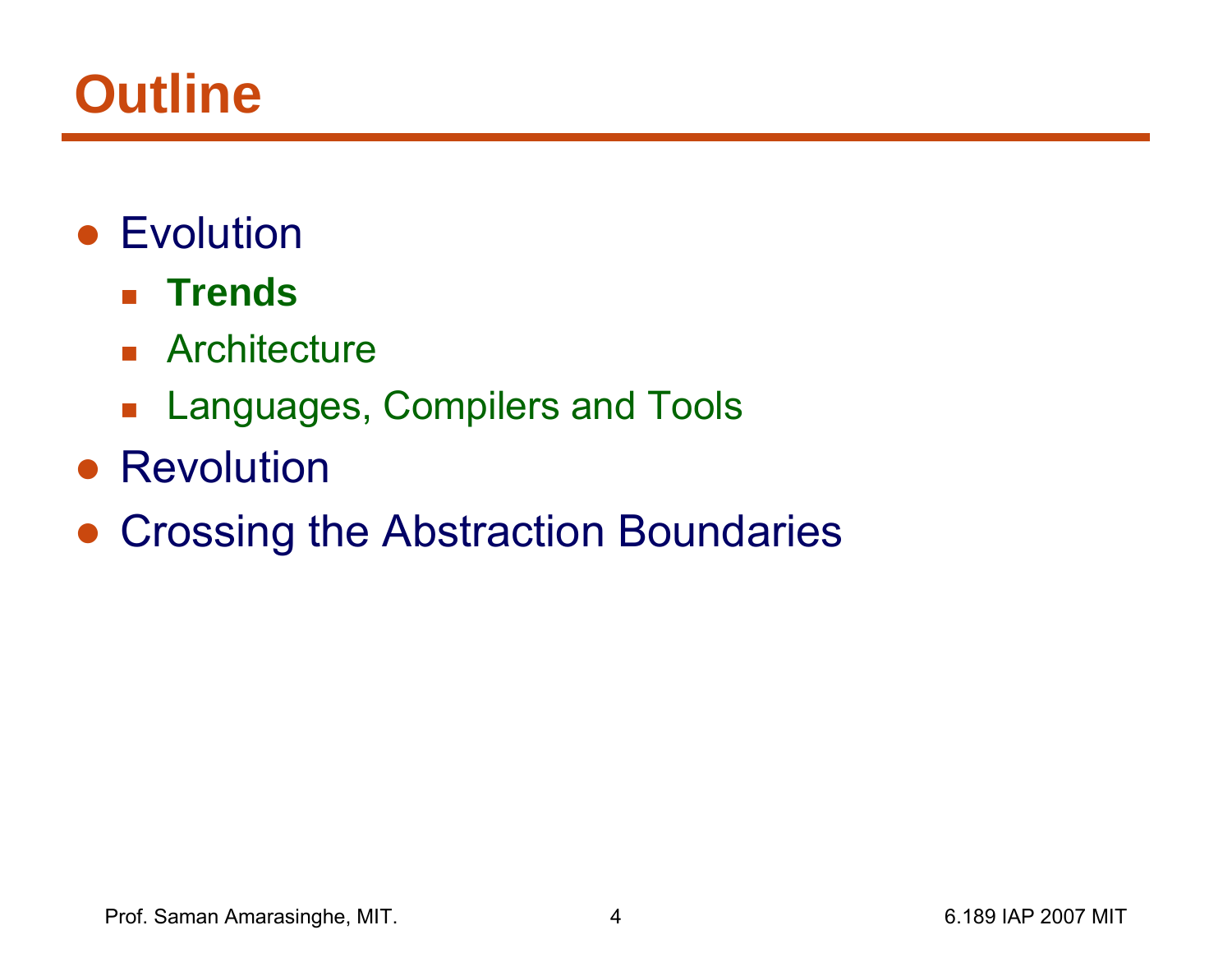### **Evolution**

- $\bullet$  Look at the trends
	- $\mathcal{L}^{\text{max}}_{\text{max}}$ Moore's Law
	- $\mathcal{L}_{\mathcal{A}}$ Power Consumption
	- $\mathcal{L}_{\mathcal{A}}$ Wire Delay
	- $\mathcal{L}_{\mathcal{A}}$ Hardware Complexity
	- $\mathcal{L}_{\mathcal{A}}$ Parallelizing Compilers
	- $\overline{\phantom{a}}$ Program Design Methodologies
- ● Design Drivers are different in Different Generations

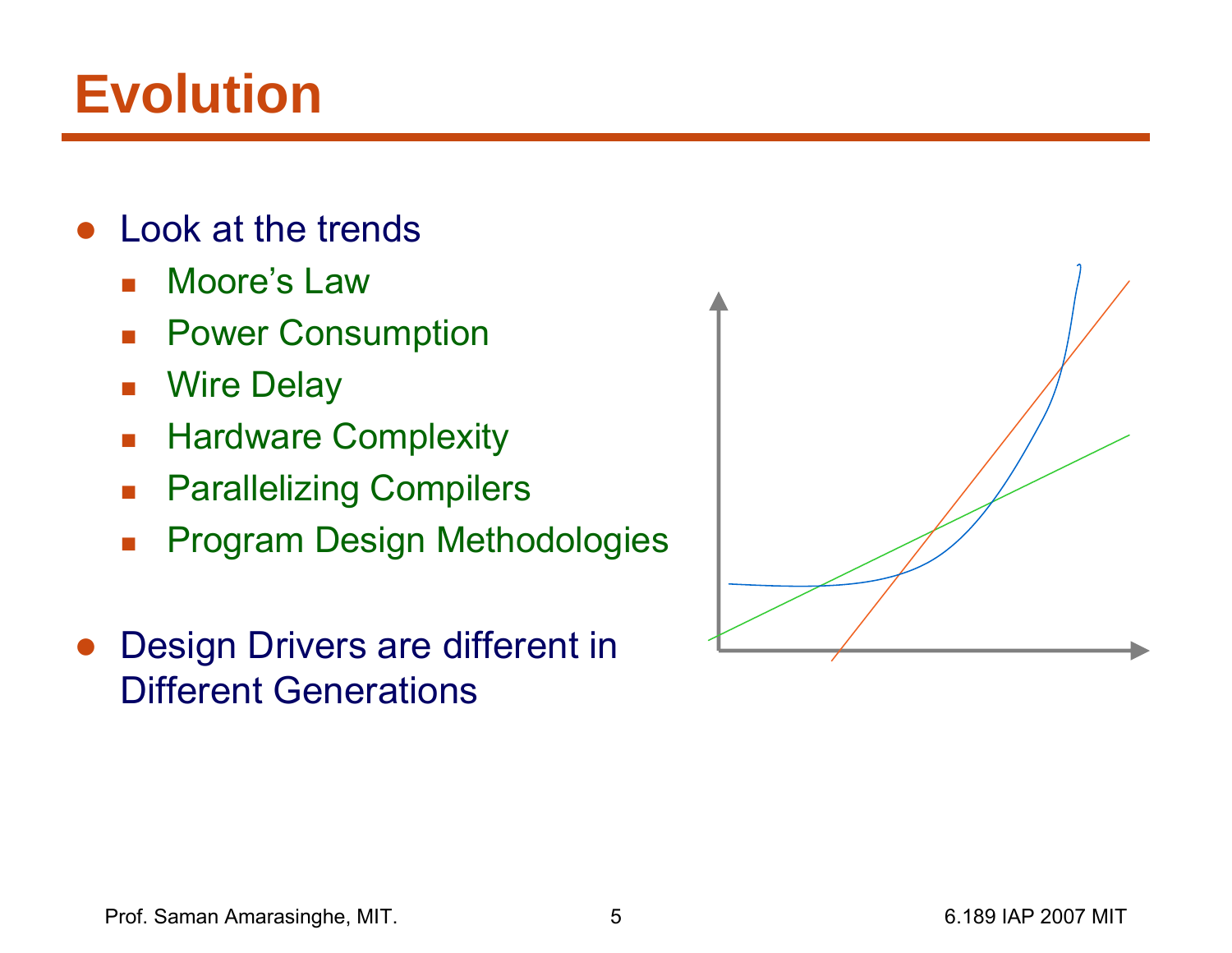### **The March to Multicore: Moore's Law**



Prof. Saman Amarasinghe, MIT. 6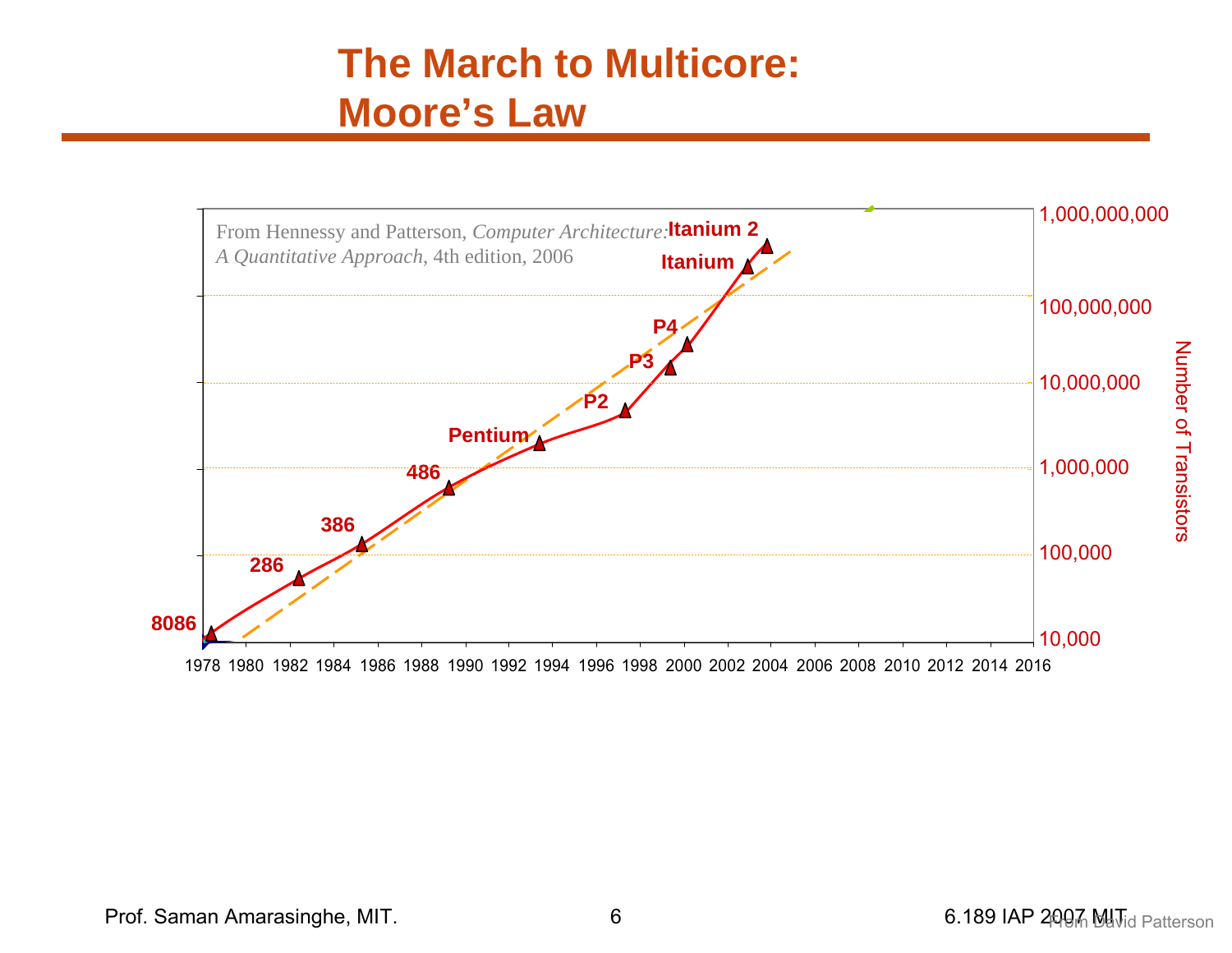### **The March to Multicore: Uniprocessor Performance (SPECint)**

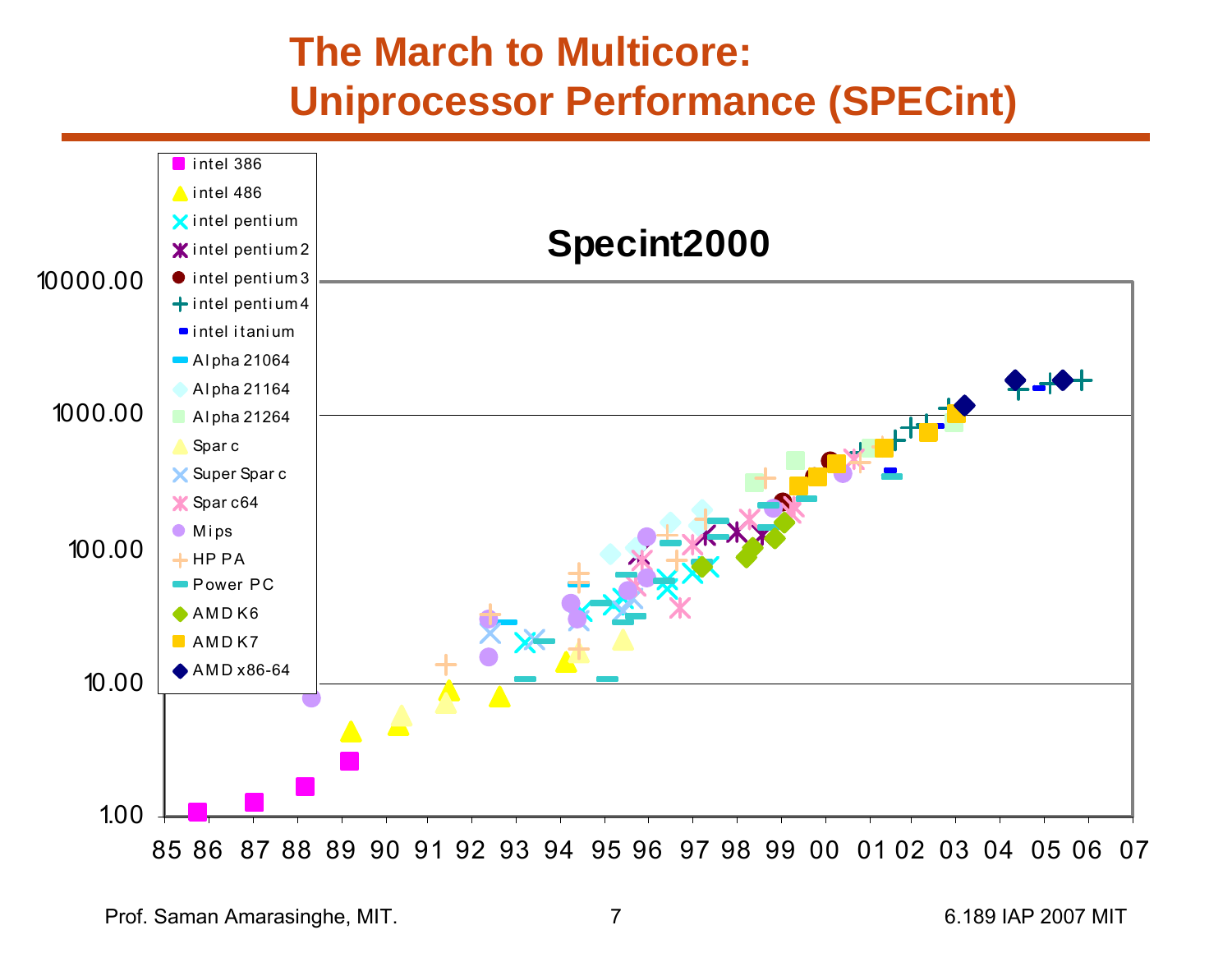## **Power Consumption (watts)**



Prof. Saman Amarasinghe, MIT. 6.189 IAP 2007 MIT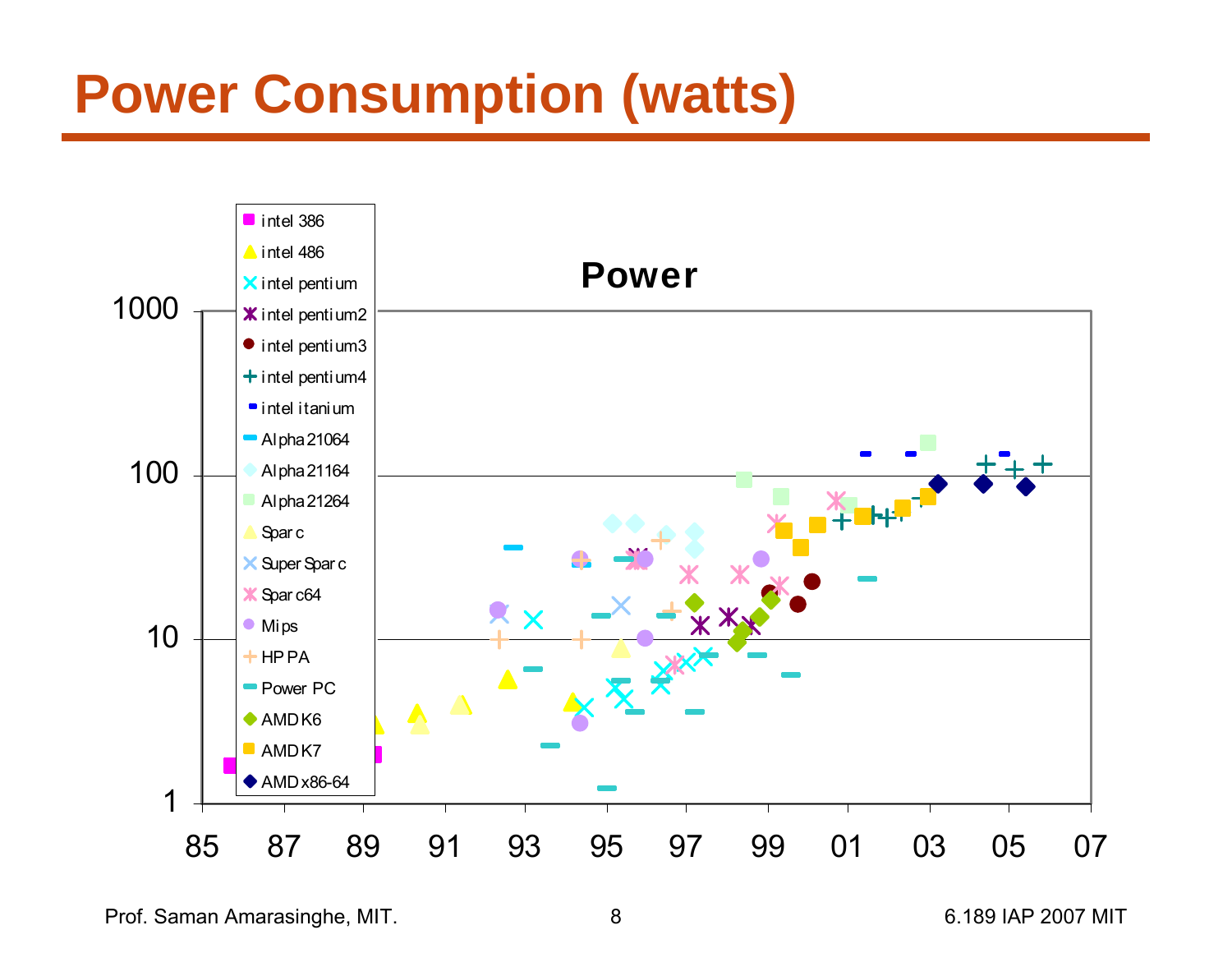## **Power Efficiency (watts/spec)**



Prof. Saman Amarasinghe, MIT. 2007 19 8 189 14 1 2007 MIT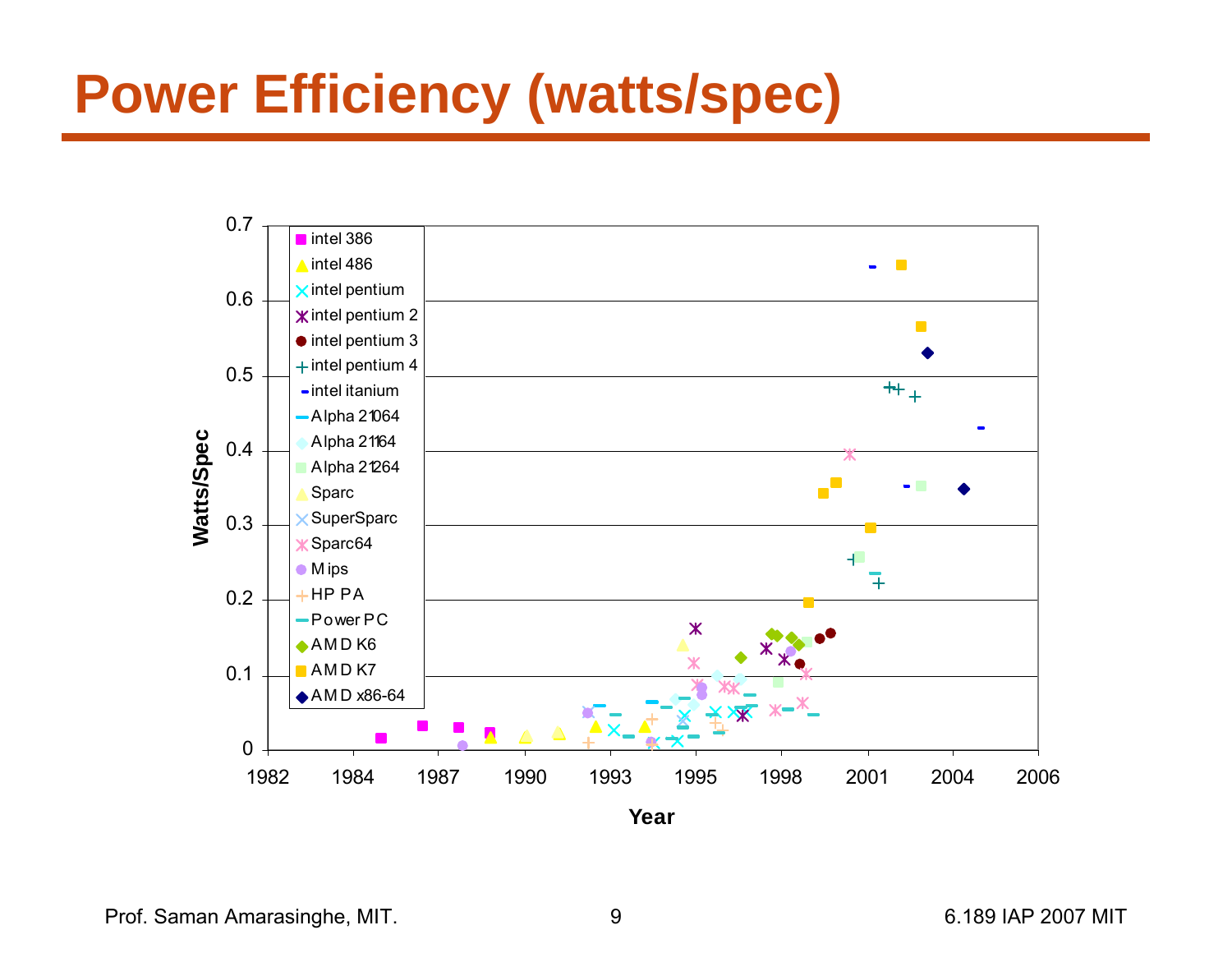### **Range of a Wire in One Clock Cycle**

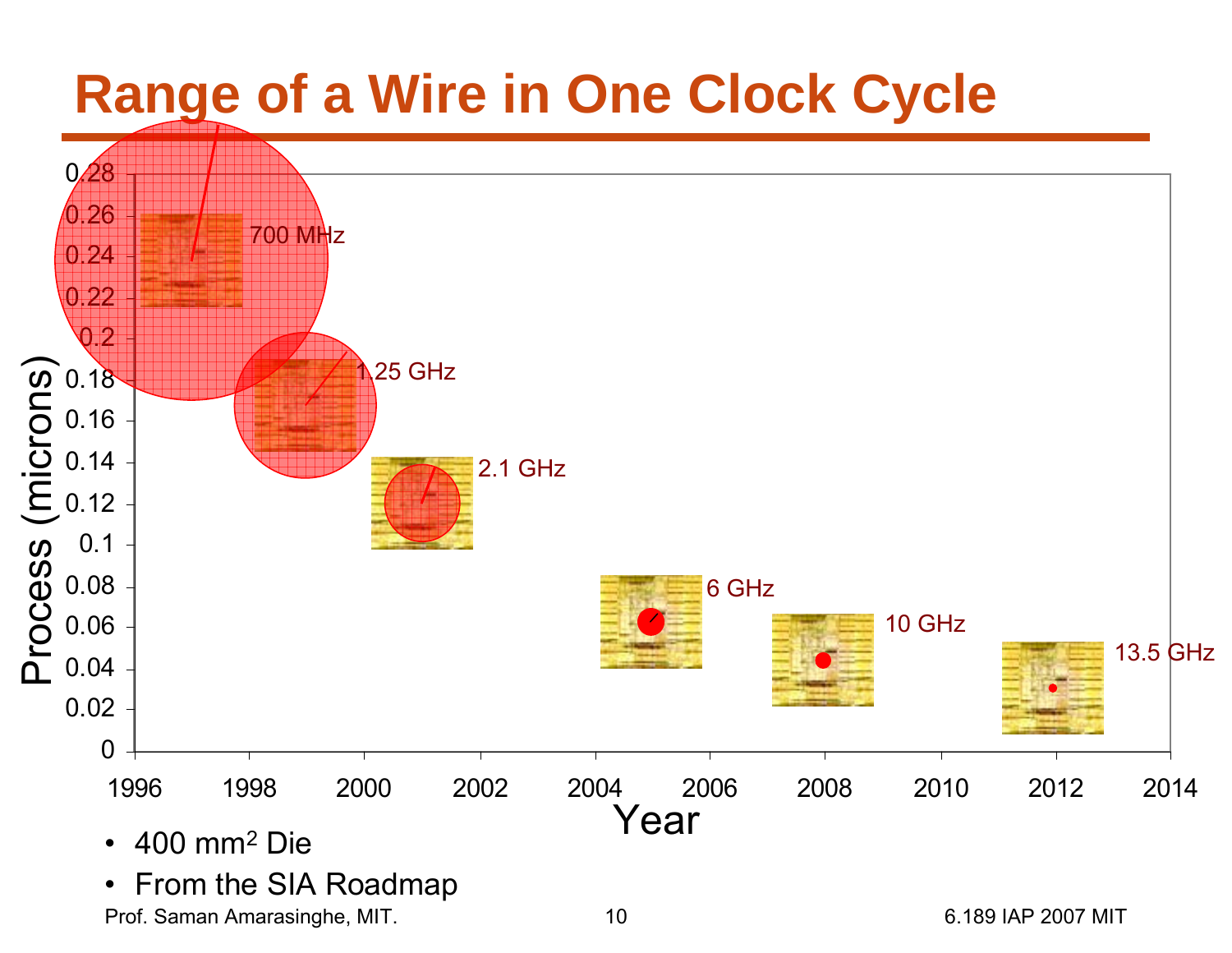### **DRAM Access Latency**



Prof. Saman Amarasinghe, MIT. 11 6.189 IAP 2007 MIT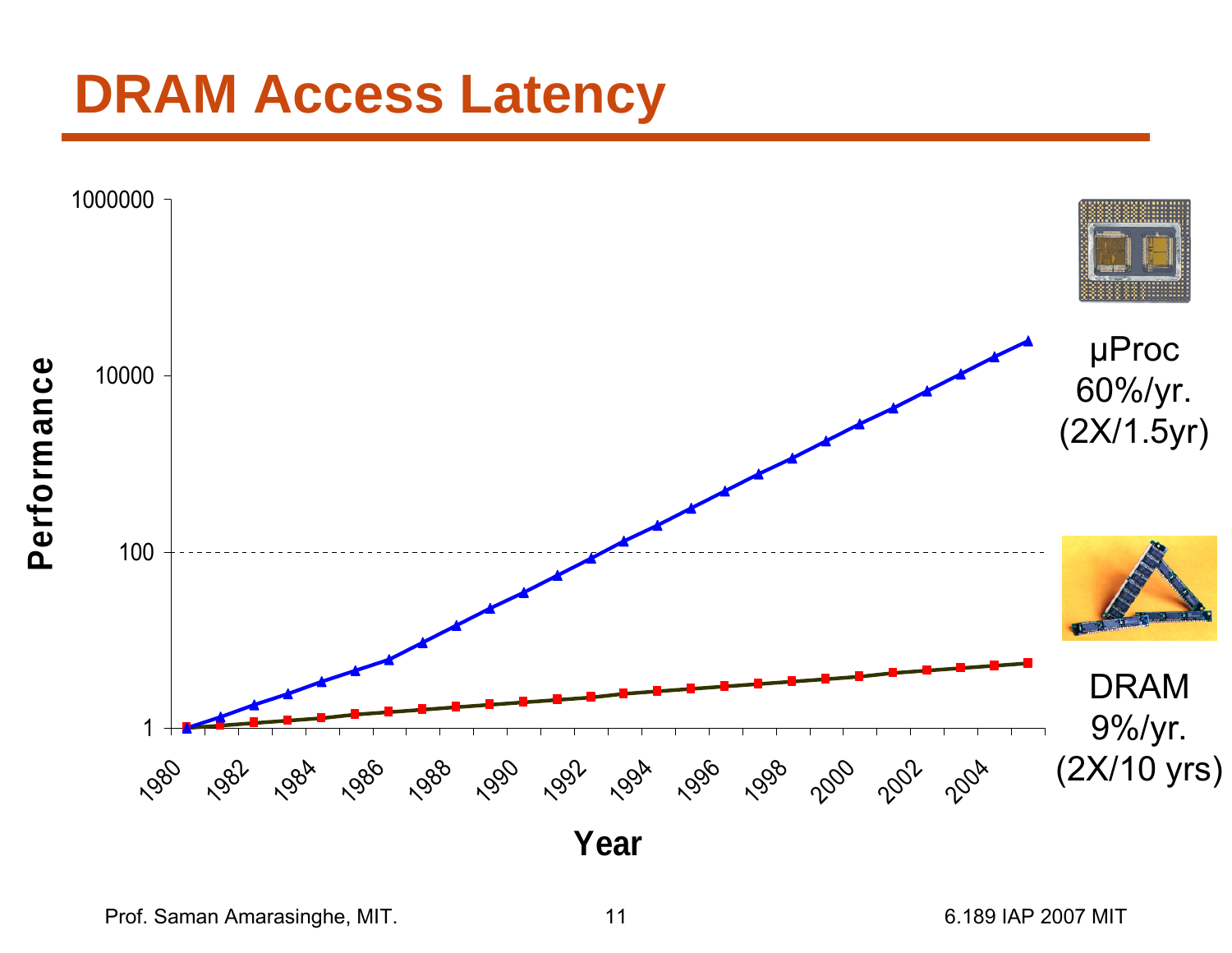### **Improvement in Automatic Parallelization**



Prof. Saman Amarasinghe, MIT. 12 12 6.189 IAP 2007 MIT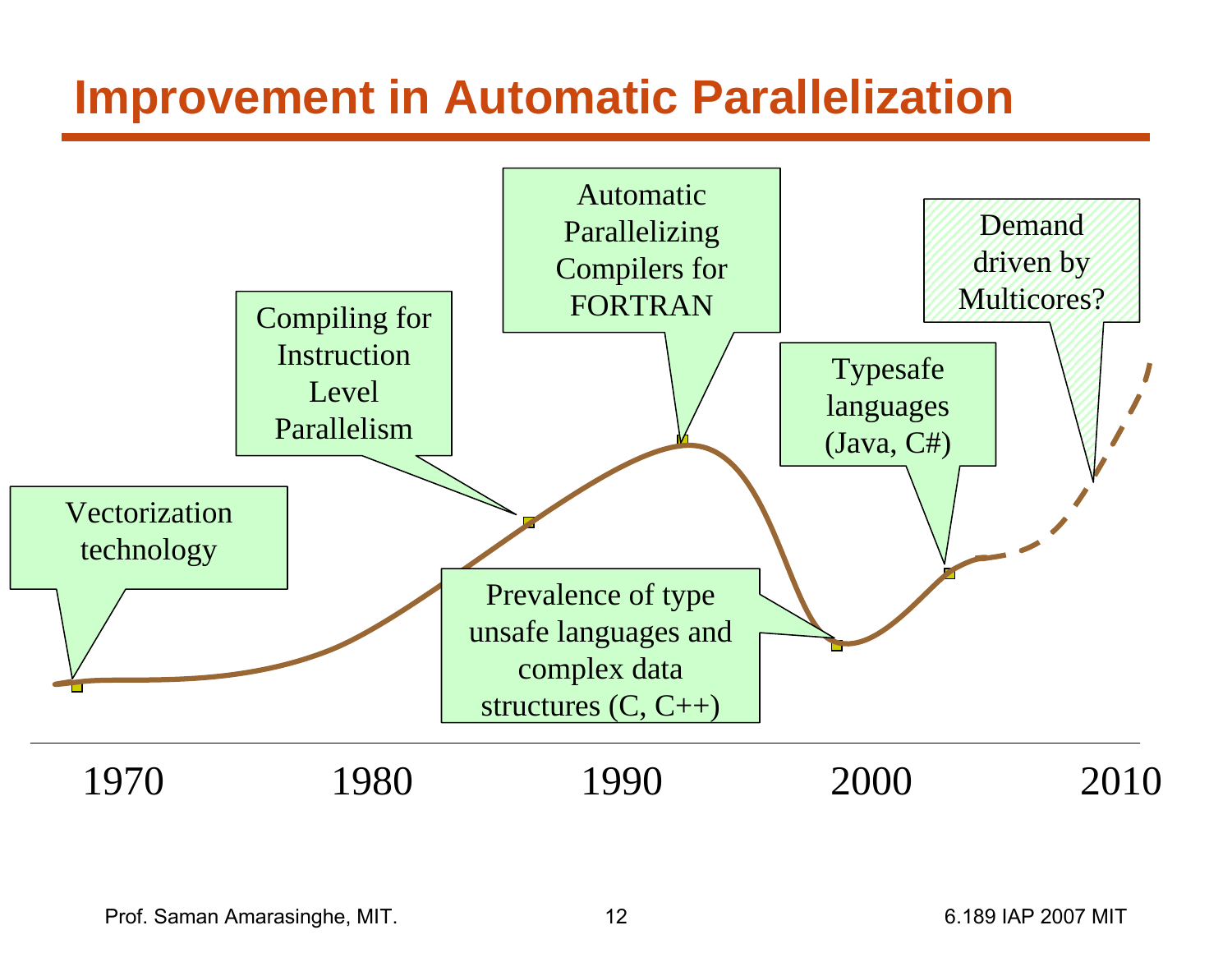### **Multicores are here**



Prof. Saman Amarasinghe, MIT. 13 13 6.189 IAP 2007 MIT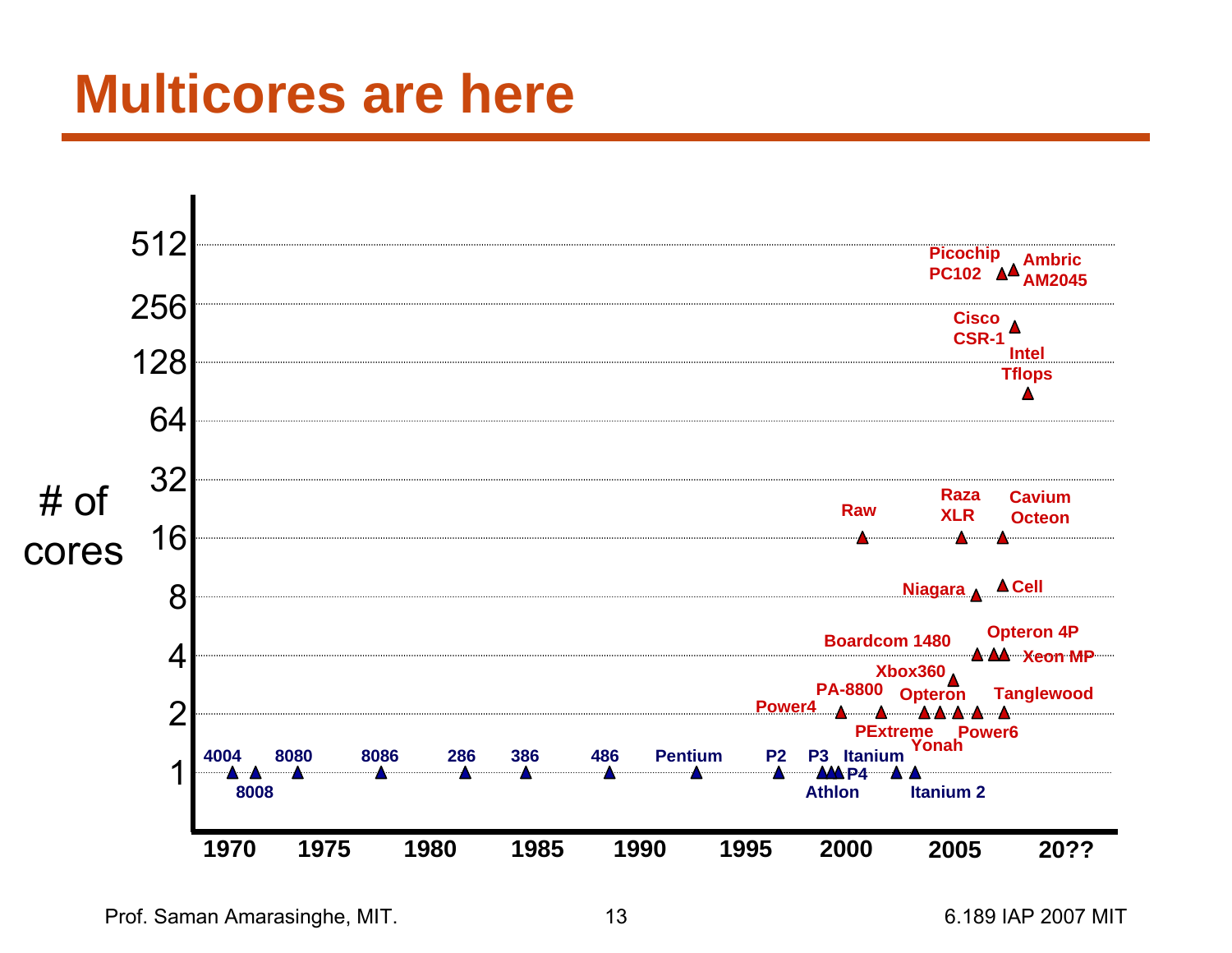### **Outline**

- Evolution
	- **n** Trends
	- **Architecture**
	- $\mathcal{L}_{\mathcal{A}}$ Languages, Compilers and Tools
- Revolution
- $\bullet$ Crossing the Abstraction Boundaries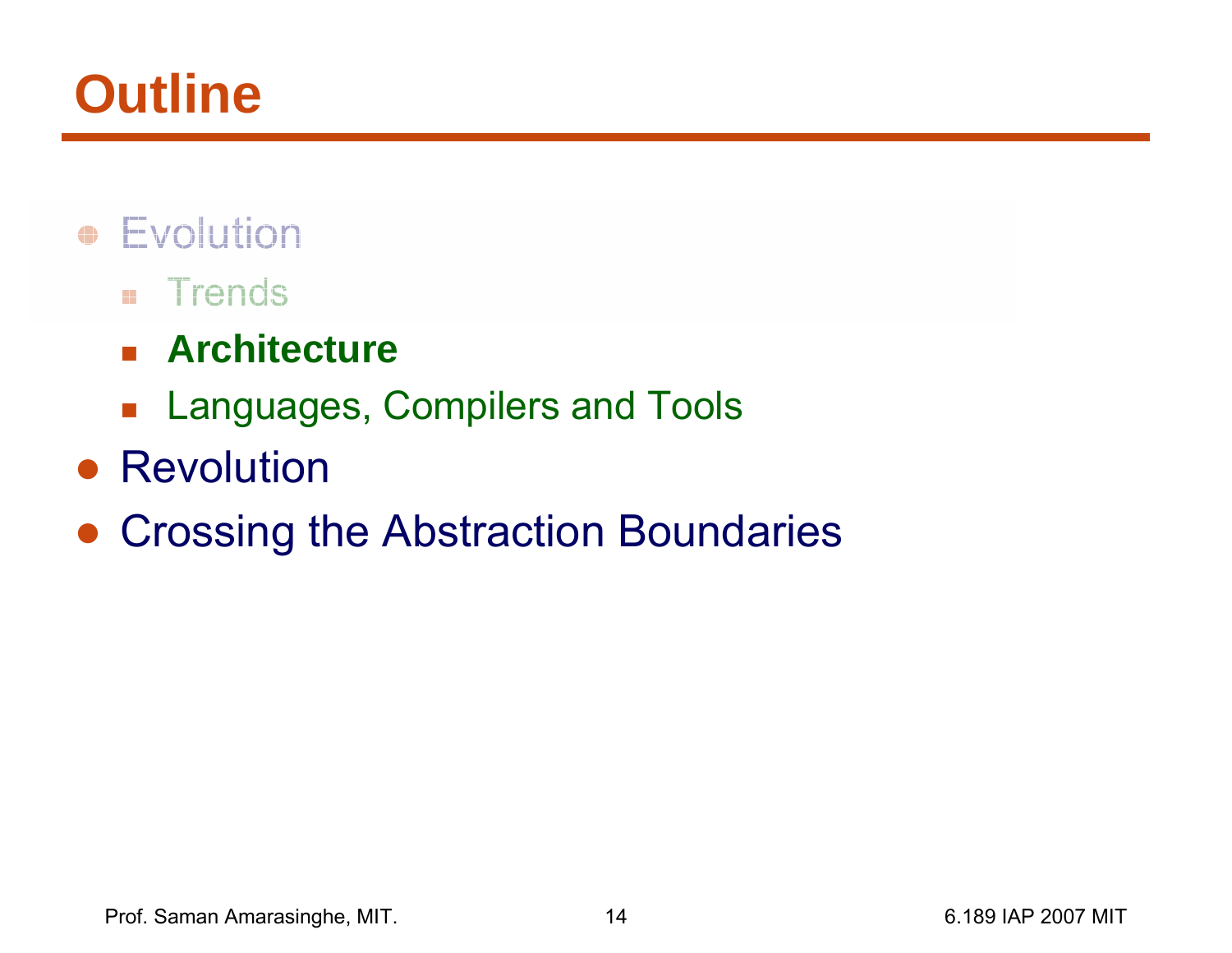## **Novel Opportunities in Multicores**

- $\bullet$  Don't have to contend with uniprocessors
	- $\overline{\mathbb{R}^n}$ The era of Moore's Law induced performance gains is over!
	- $\mathcal{C}^{\mathcal{A}}$  Parallel programming will be required by the masses
		- –not just a few supercomputer super-users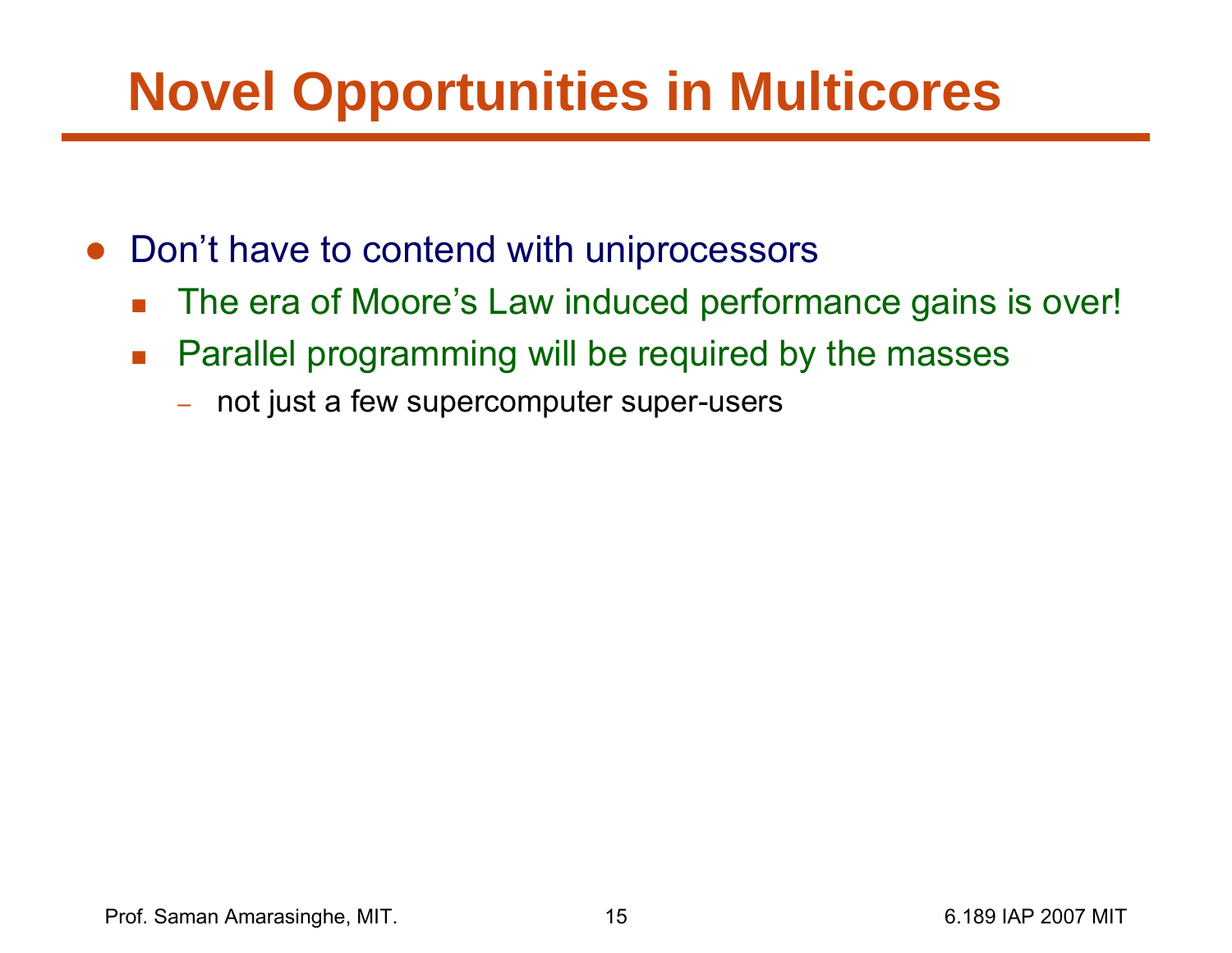# **Novel Opportunities in Multicores**

- $\bullet$  Don't have to contend with uniprocessors
	- F The era of Moore's Law induced performance gains is over!
	- $\mathcal{C}^{\mathcal{A}}$  Parallel programming will be required by the masses
		- –not just a few supercomputer super-users
- ● Not your same old multiprocessor problem
	- П How does going from Multiprocessors to Multicores impact programs?
	- $\mathcal{L}_{\text{max}}$ What changed?
	- $\overline{\mathcal{A}}$  Where is the Impact?
		- –Communication Bandwidth
		- –Communication Latency

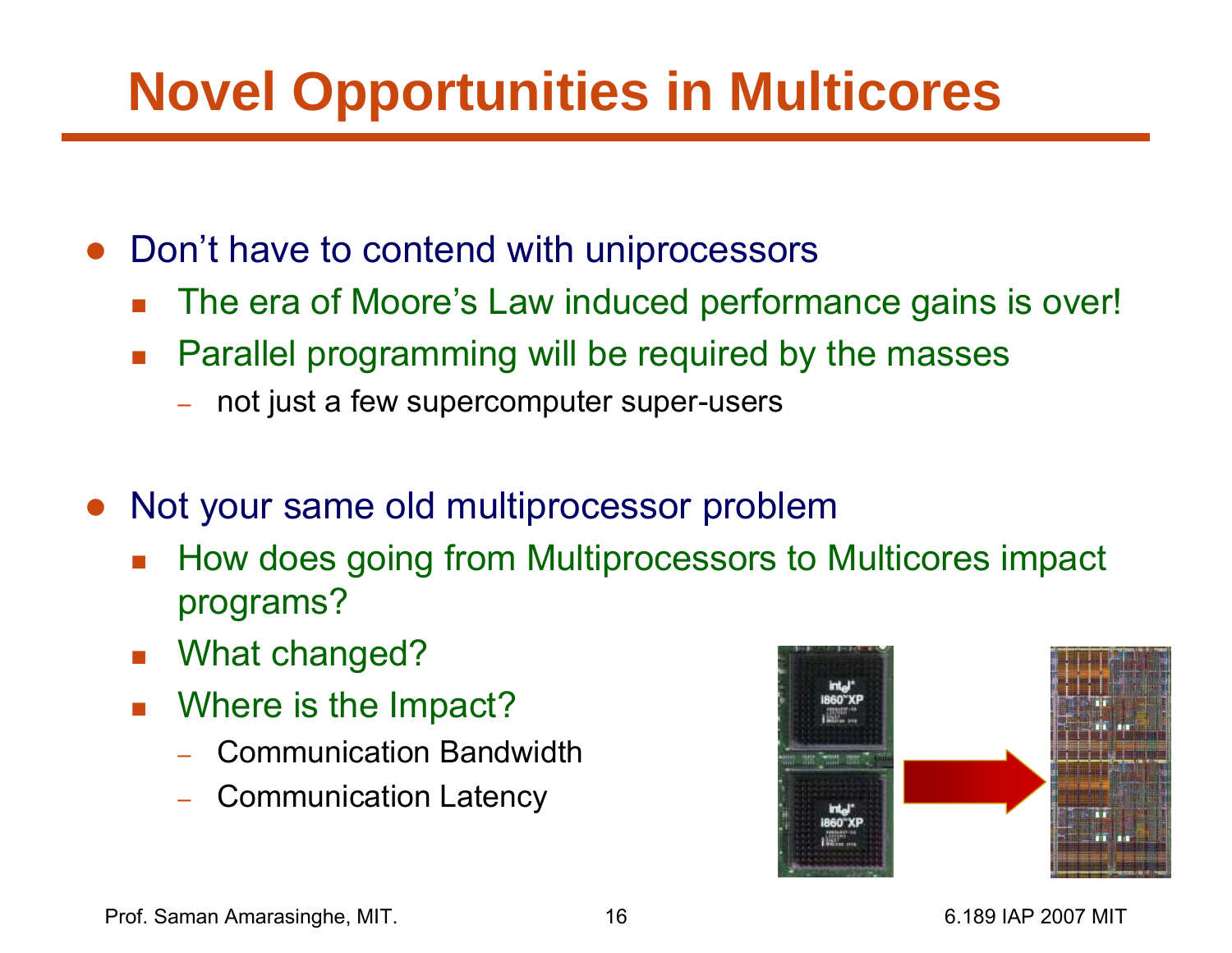# **Communication Bandwidth**

- $\bullet$  How much data can be communicated between two cores?
- $\bullet$  What changed?
	- П Number of Wires
		- IO is the true bottleneck
		- On-chip wire density is very high
	- П Clock rate
		- IO is slower than on-chip
	- $\mathcal{L}^{\mathcal{L}}$ **Multiplexing** 
		- No sharing of pins



- H Massive data exchange is possible
- H Data movement is not the bottleneck  $\rightarrow$  processor affinity not that important











Prof. Saman Amarasinghe, MIT. 17 17 17 17 18 189 IAP 2007 MIT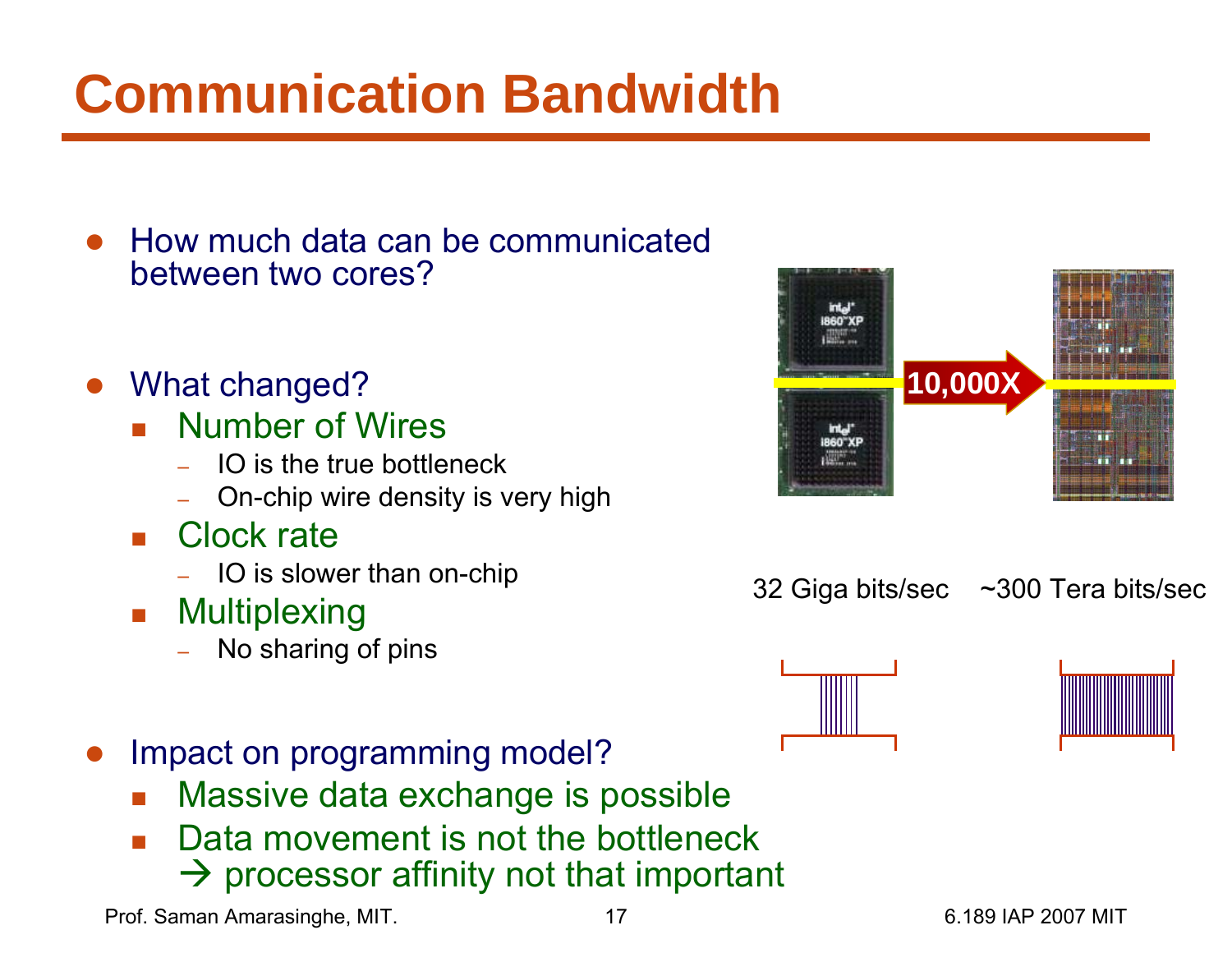# **Communication Latency**

- ● How long does it take for a round trip communication?
- ● What changed?
	- $\overline{\mathcal{A}}$  Length of wire
		- Very short wires are faster
	- $\overline{\mathcal{A}}$  Pipeline stages
		- No multiplexing
		- On-chip is much closer
		- Bypass and Speculation?
- $\bullet$  Impact on programming model?
	- $\Box$ Ultra-fast synchronization
	- $\overline{\phantom{a}}$  Can run real-time apps on multiple cores



Prof. Saman Amarasinghe, MIT. 18 6.189 IAP 2007 MIT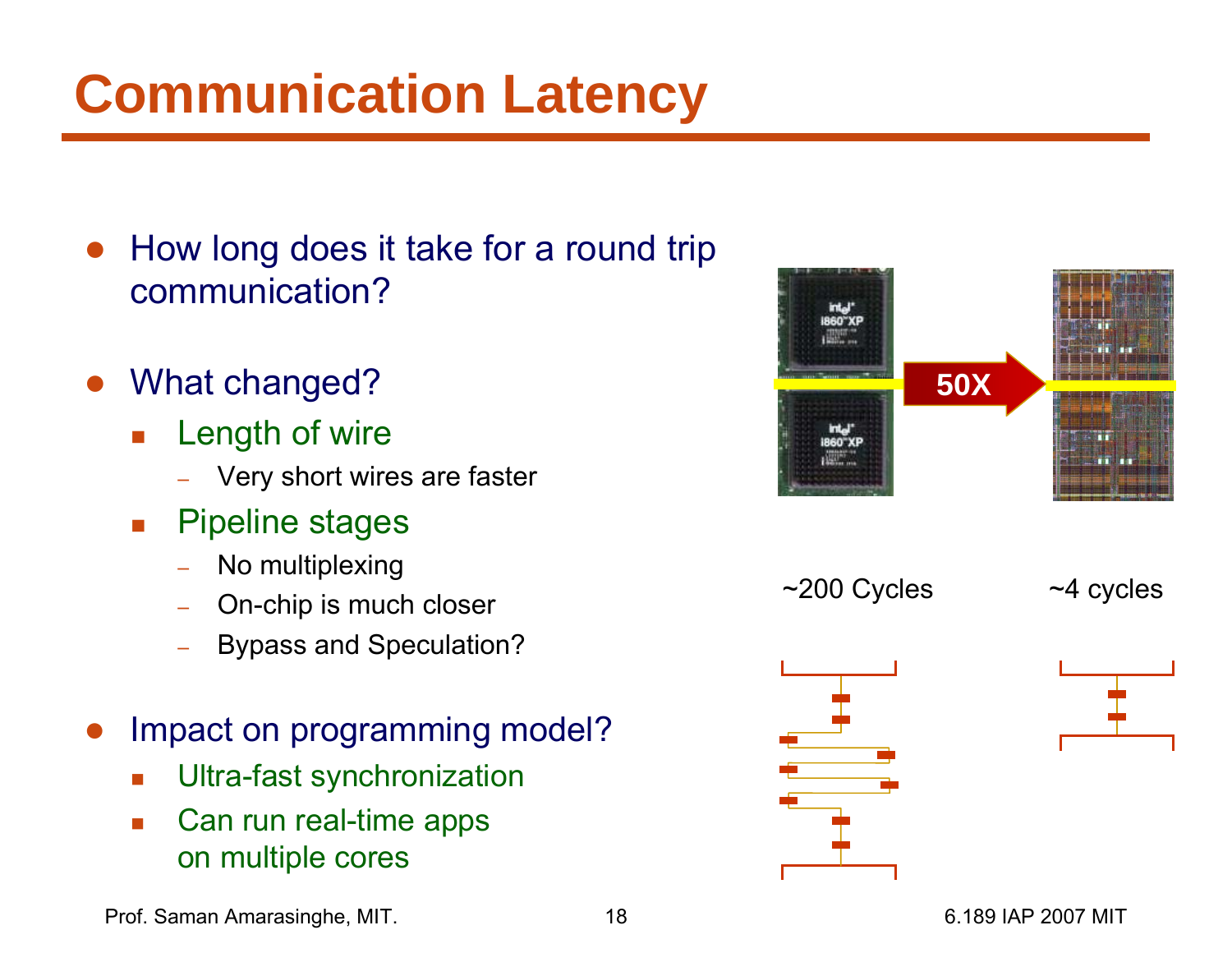## **Past, Present and the** *Future?*

### **Traditional Multiprocessor**





Prof. Saman Amarasinghe, MIT. 19 6.189 IAP 2007 MIT

### **Basic Multicore**IBM Power5





### **Integrated Multicore** 16 Tile MIT Raw



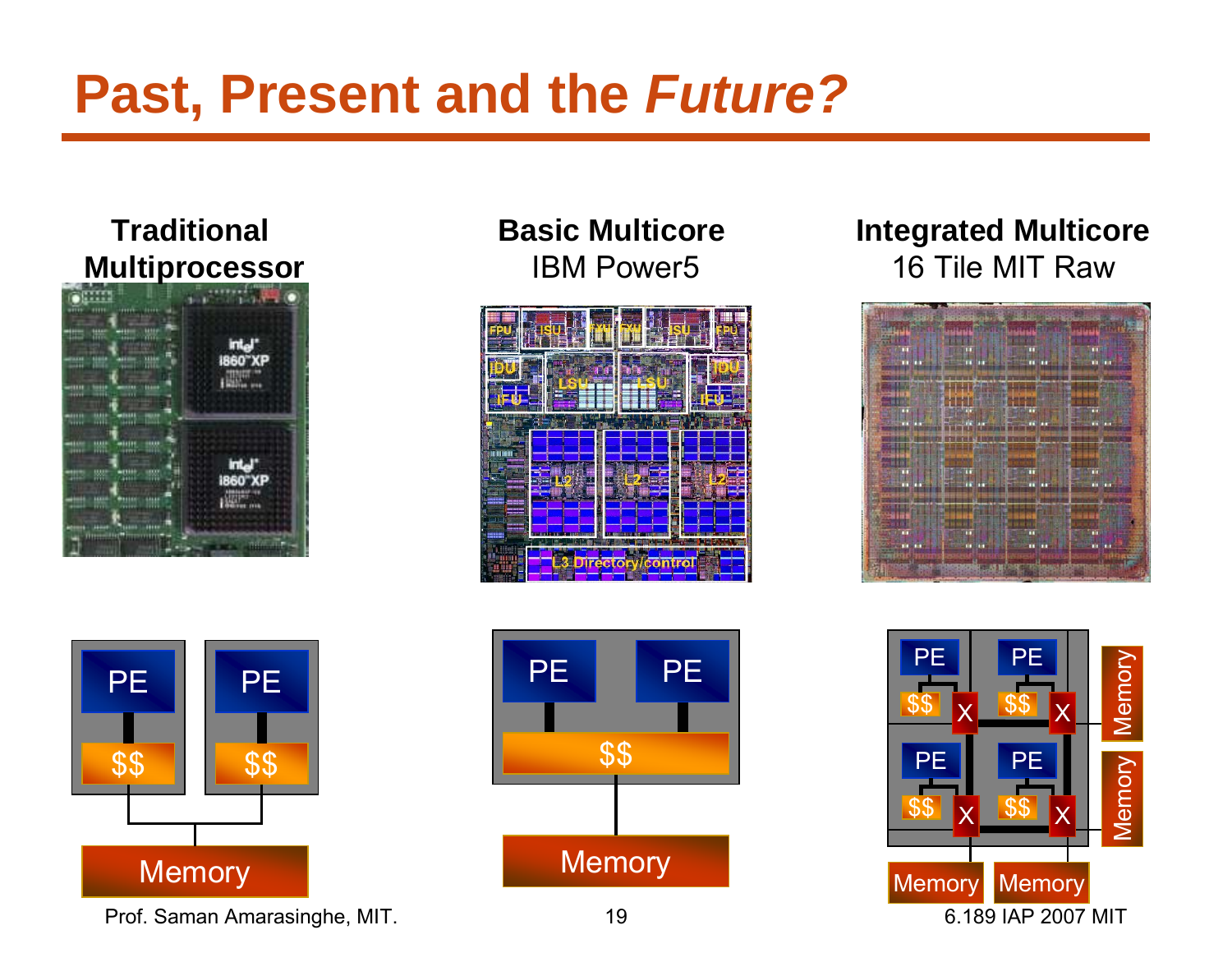## **Outline**

- Evolution
	- **Trends**
	- **Randiscript Report**
	- **Languages, Compilers and Tools**
- Revolution
- $\bullet$ Crossing the Abstraction Boundaries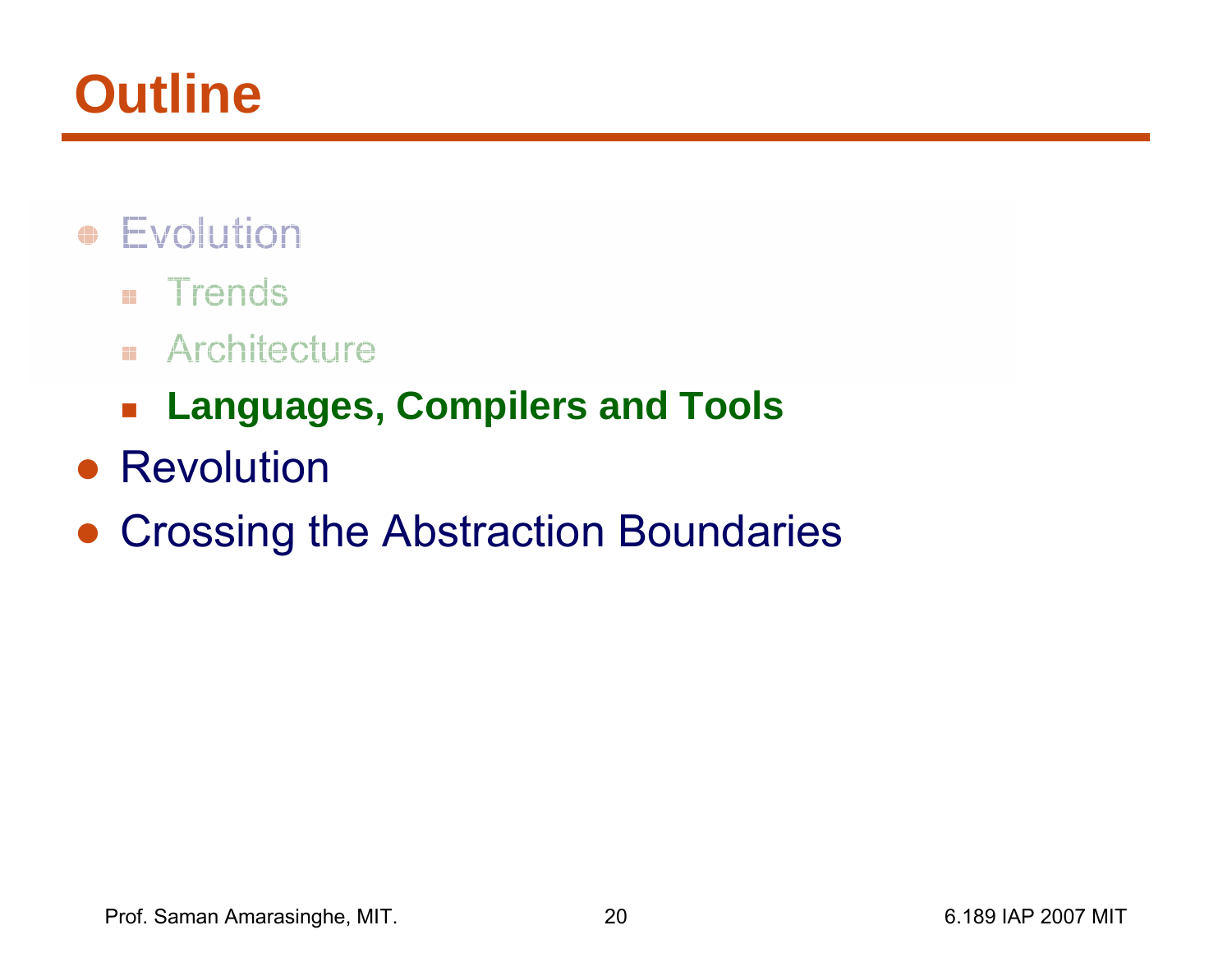### **The OO Revolution**

- ●Object Oriented revolution did not come out of a vacuum
- Hundreds of small experimental languages
- ● Rely on lessons learned from lesser-known languages
	- F C++ grew out of C, Simula, and other languages
	- $\mathcal{C}_{\mathcal{A}}$  Java grew out of C++, Eiffel, SmallTalk, Objective C, and Cedar/Mesa1
- $\bullet$ Depend on results from research community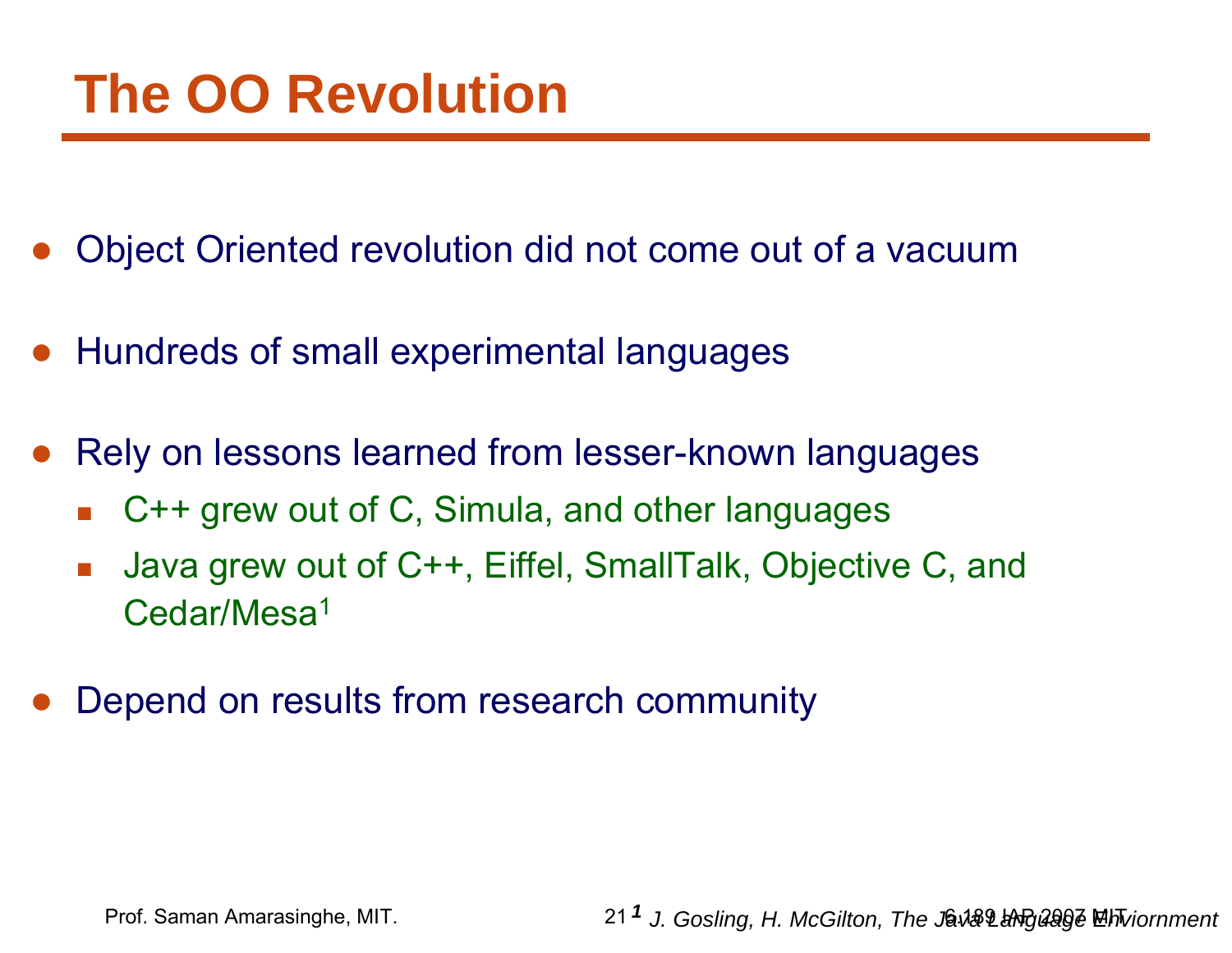# **Object Oriented Languages**

- $\bullet$ Ada 95
- ●**BETA**
- ●Boo
- ● $C++$
- ● $C#$
- ●**ColdFusion**
- ●Common Lisp
- $\bullet$ • COOL (Object Oriented COBOL)
- ●**CorbaScript**
- ●Clarion
- ●Corn
- ●D
- ●Dylan
- ●**Eiffel**
- ●F-Script
- ●Fortran 2003
- ●Gambas
- ●**Graphtalk**
- ●IDLscript
- ●incr Tcl
- ●J
- ●JADE

- ●Java
- ●Lasso
- ●Lava
- ●Lexico
- ●Lingo
- ●Modula-2
- $\bullet$ Modula-3
- $\bullet$ Moto
- ●Nemerle
- ●Nuva
- ●**NetRexx**
- Nuva
- ●Oberon (Oberon-1)
- ●Object REXX
- ●Objective-C
- ●Objective Caml
- ● Object Pascal (Delphi)
- ●Oz
- ●Perl 5
- ●PHP
- ●Pliant
- ●PRM
- ●**PowerBuilder**
- ●**ABCL**
- ●Python
- ●**REALbasic**
- ●**Revolution**
- ●Ruby
- ●Scala
- ●Simula
- ●**Smalltalk**
- ●Self
- ●**Squeak**
- ●**Squirrel**
- ● STOOP (Tcl extension)
- ●Superx++
- ●TADS
- ●Ubercode
- ●Visual Basic
- ●Visual FoxPro
- ●Visual Prolog
- ●**Tcl**
- ●ZZT-oop

Prof. Saman Amarasinghe, MIT. **22 6.199 IAP 2007 MIT** Power**R**uilder **2007** MIT **Source**: Wikipedia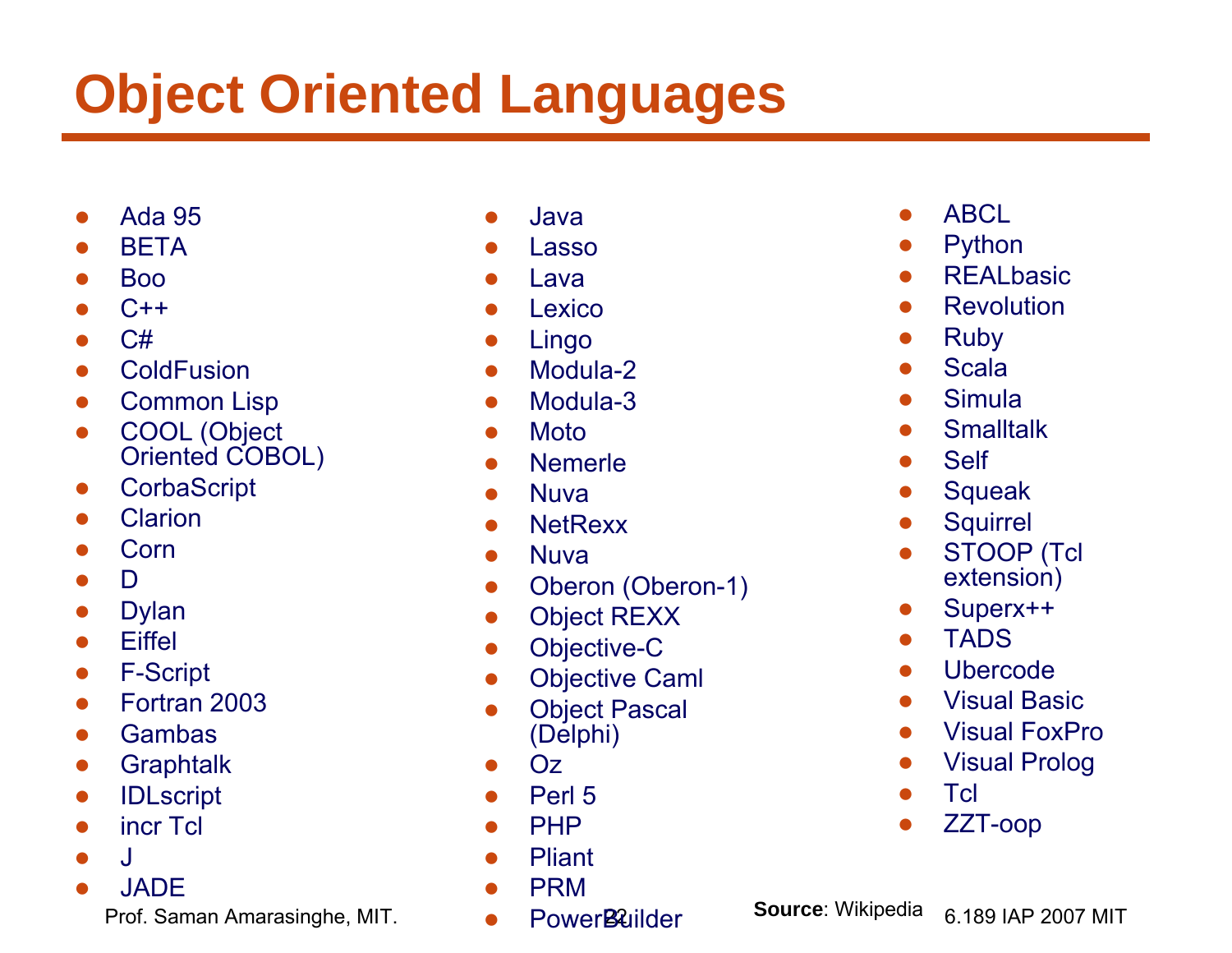### **Language Evolution From FORTRAN to a few present day languages**



Prof. Saman Amarasinghe, MIT. 23 6.189 IAP 2007 MIT

#### **Source**: Eric Levenez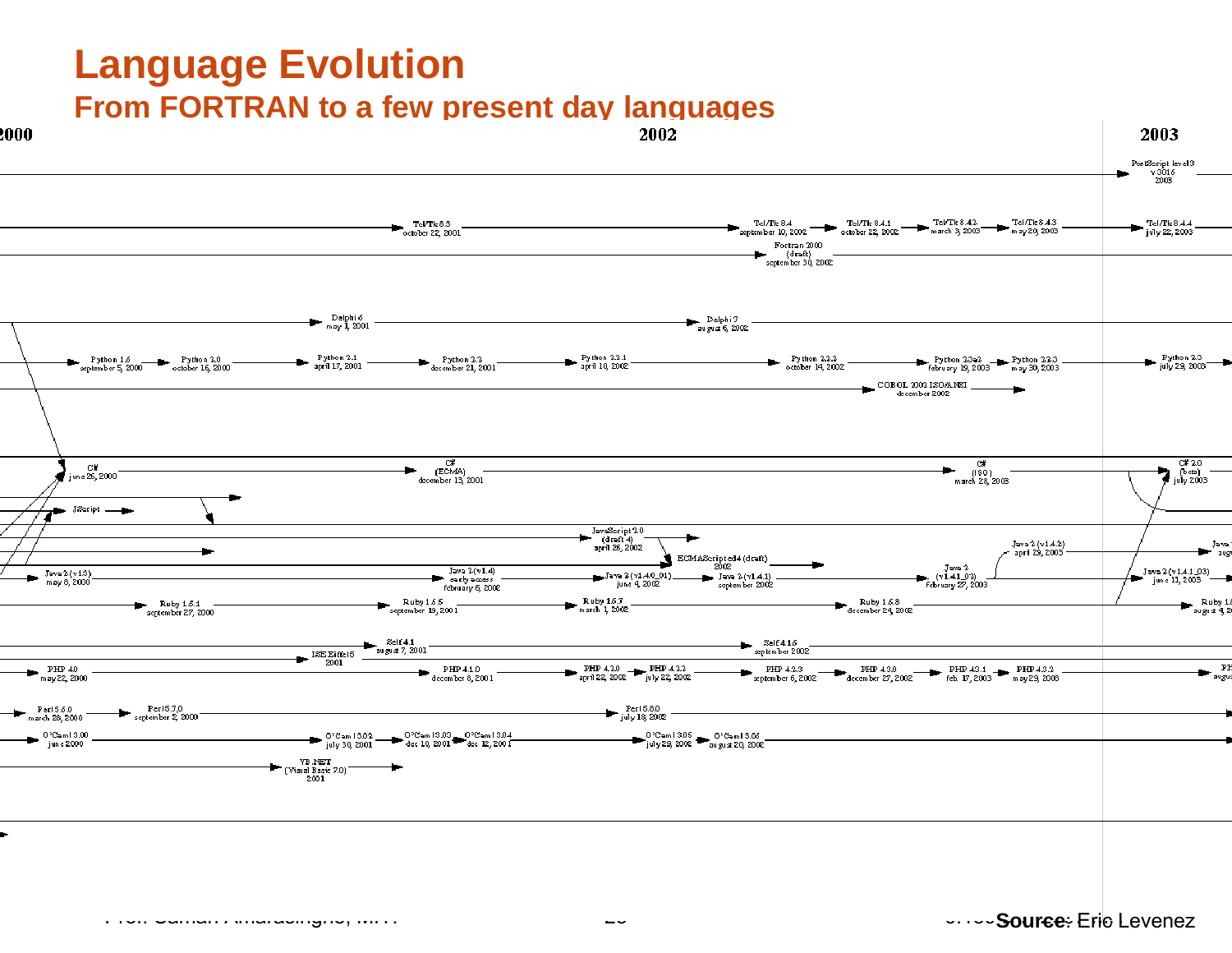## **Origins of C++**

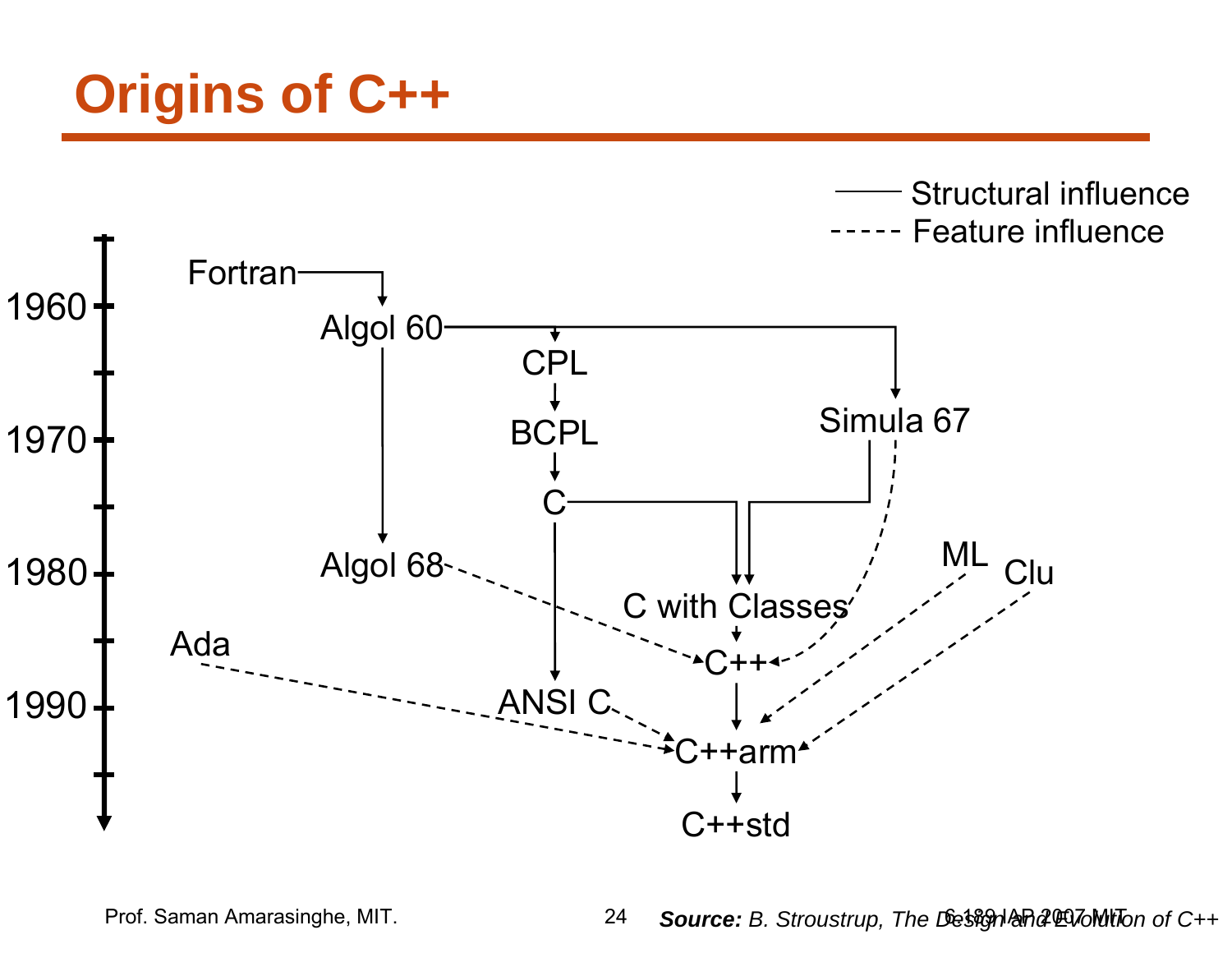"Exceptions were considered in the original design of C++, but were postponed because there wasn't time to do a thorough job of exploring the design and implementation issues. **…**

In retrospect, the greatest influence on the C++ exception handling design was the work on fault-tolerant systems started at the University of Newcastle in England by Brian Randell and his colleagues and continued in many places since."

> *-- B. Stroustrup, A History of C++*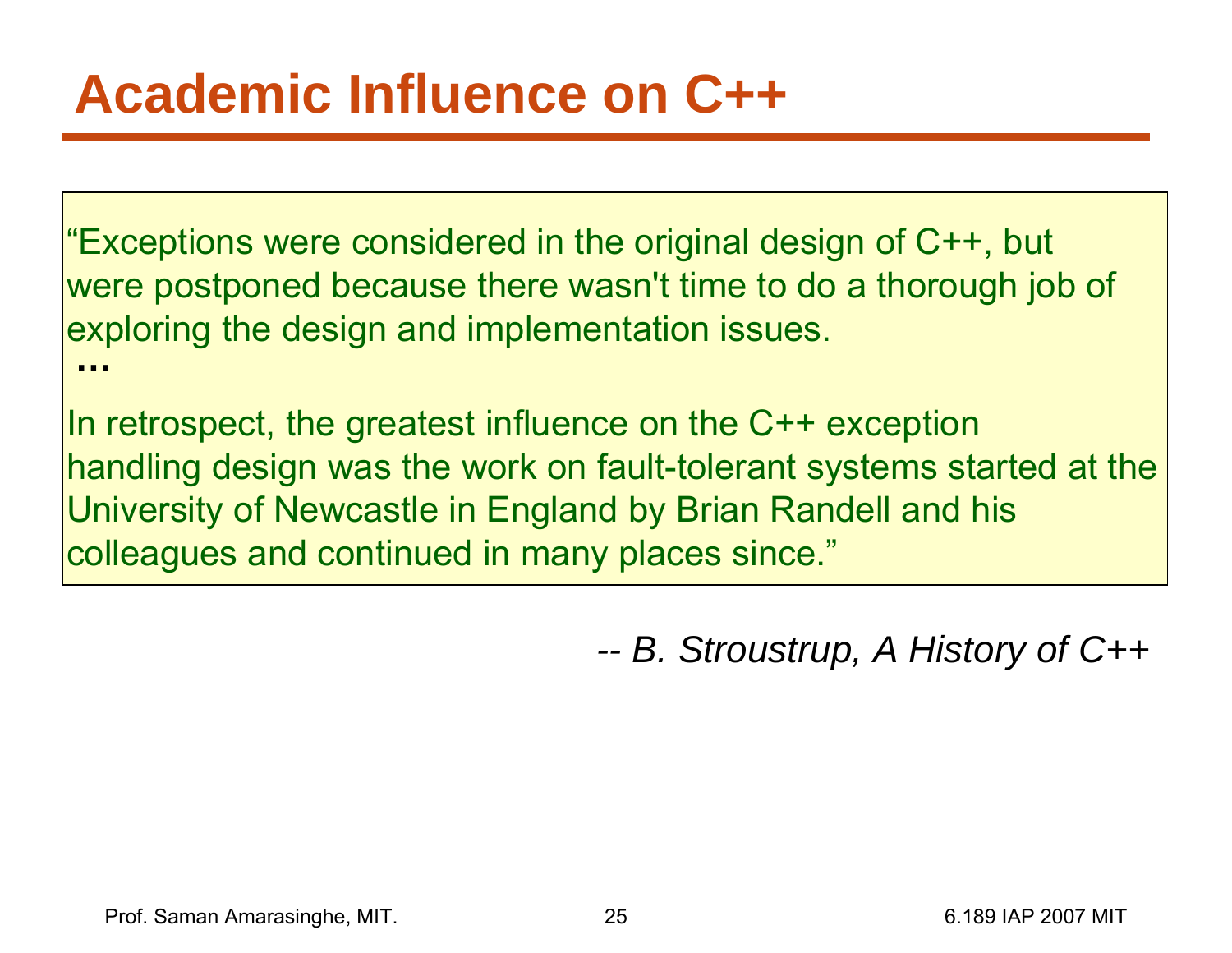# **Origins of Java**

- ●Java grew out of C++, Eiffel, SmallTalk, Objective C, and Cedar/Mesa
- ● Example lessons learned:
	- $\overline{\phantom{a}}$  Stumbling blocks of C++ removed (multiple inheritance, preprocessing, operator overloading, automatic coercion, etc.)
	- $\mathcal{C}$ Pointers removed based on studies of bug injection
	- $\mathcal{L}_{\mathcal{A}}$ GOTO removed based on studies of usage patterns
	- $\mathcal{L}_{\mathcal{A}}$ Objects based on Eiffel, SmallTalk
	- $\mathcal{L}_{\mathcal{A}}$ Java interfaces based on Objective C protocols
	- $\mathcal{L}_{\mathcal{A}}$  Synchronization follows monitor and condition variable paradigm (introduced by Hoare, implemented in Cedar/Mesa)
	- Г Bytecode approach validated as early as UCSD P-System ('70s)
- $\rightarrow$  Lesser-known precursors essential to Java's success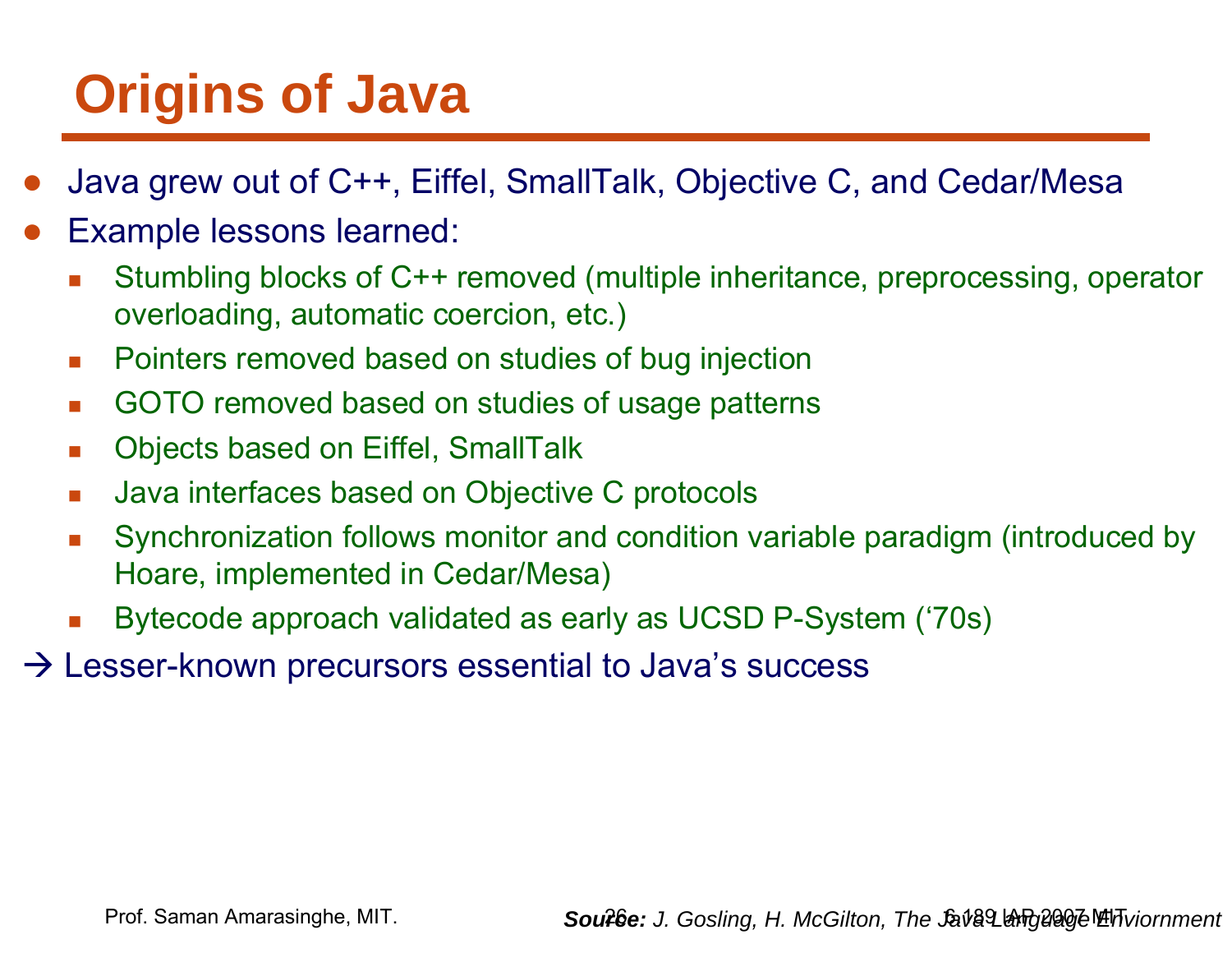### **Why New Programming Models and Languages?**

- Paradigm shift in architecture
	- $\mathbf{r}$ From sequential to multicore
	- $\mathcal{L}_{\text{max}}$ Need a new "common machine language"
- ● New application domains
	- $\mathcal{L}_{\mathcal{A}}$ **Streaming**
	- $\mathcal{L}_{\mathcal{A}}$ **Scripting**
	- $\overline{\mathcal{M}}$ Event-driven (real-time)
- New hardware features
	- $\mathcal{L}_{\text{max}}$ **Transactions**
	- $\mathcal{L}_{\mathcal{A}}$ **Introspection**
	- $\overline{\mathbb{R}^n}$ Scalar Operand Networks or Core-to-core DMA
- ● New customers
	- $\mathcal{L}_{\mathcal{A}}$ Mobile devices
	- $\mathcal{L}_{\mathcal{A}}$ The average programmer!
- ●Can we achieve parallelism without burdening the programmer?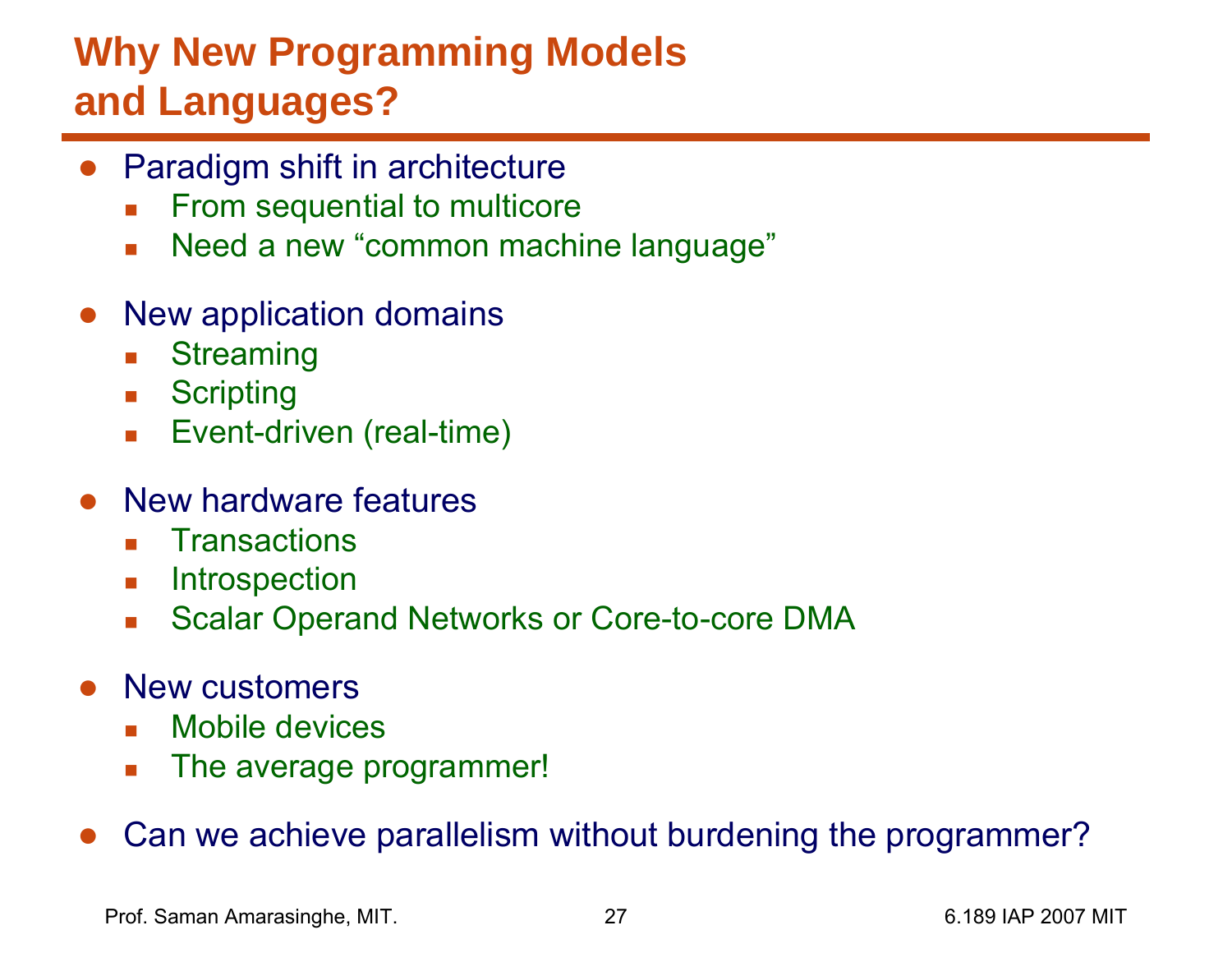## **Domain Specific Languages**

- There is no single programming domain!
	- F Many programs don't fit the OO model (ex: scripting and streaming)
- Need to identify new programming models/domains
	- F Develop domain specific end-to-end systems
	- $\mathcal{L}_{\mathcal{A}}$ ■ Develop languages, tools, applications  $\Rightarrow$  a body of knowledge
- $\bullet$  Stitching multiple domains together is a hard problem
	- F. A central concept in one domain may not exist in another
		- Shared memory is critical for transactions, but not available in streaming
	- **Need conceptually simple and formally rigorous interfaces**
	- $\mathcal{L}_{\text{max}}$ Need integrated tools
	- $\overline{\phantom{a}}$ But critical for many applications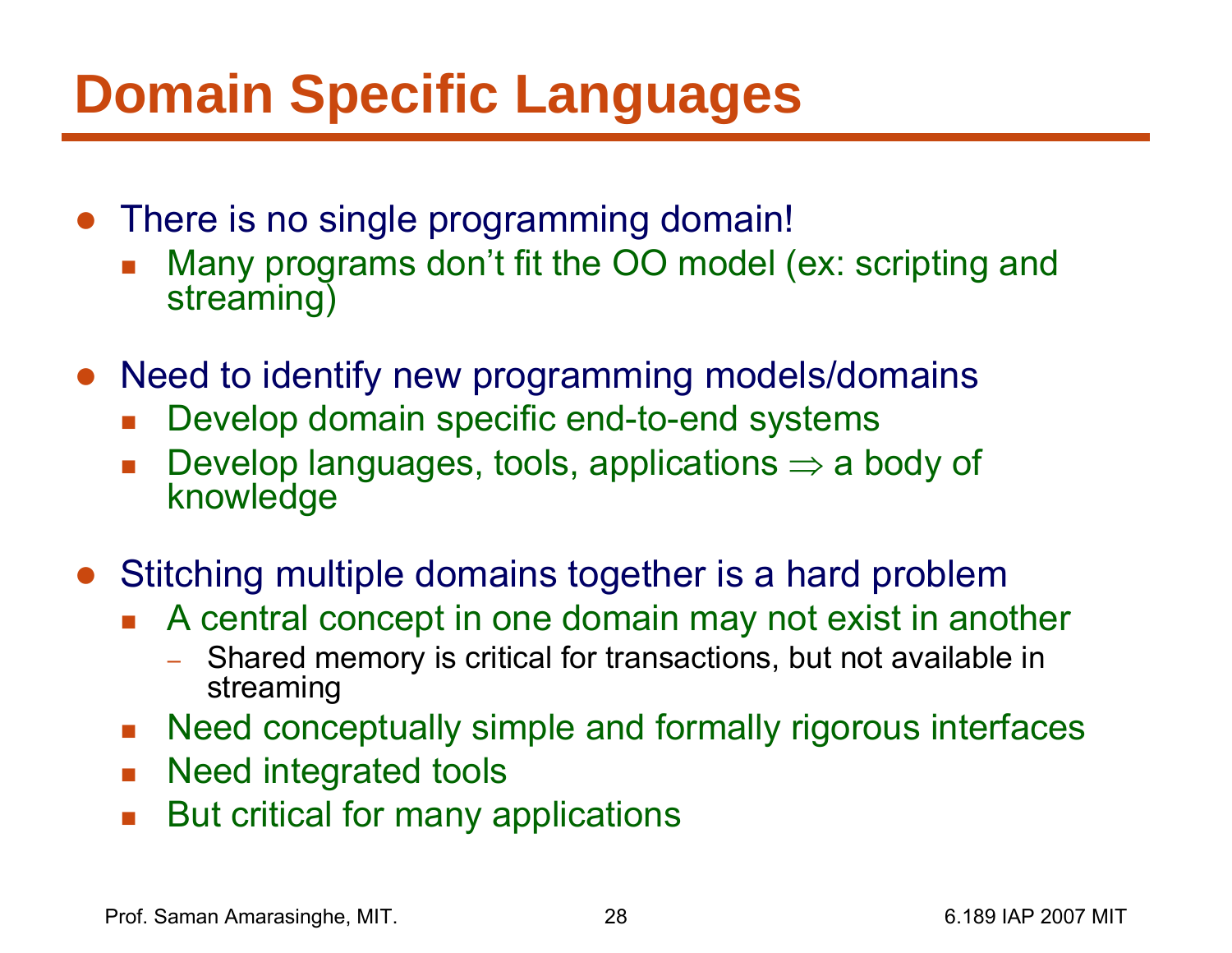### **Compiler-Aware Language Design: StreamIt Experience**



- $\bullet$  Some programming models are inherently concurrent
	- П Coding them using a sequential language is…
		- Harder than using the right parallel abstraction
		- All information on inherent parallelism is lost
- $\bullet$  There are win-win situations
	- П Increasing the programmer productivity while extracting parallel performance

Prof. Saman Amarasinghe, MIT. 29 29 6.189 IAP 2007 MIT

…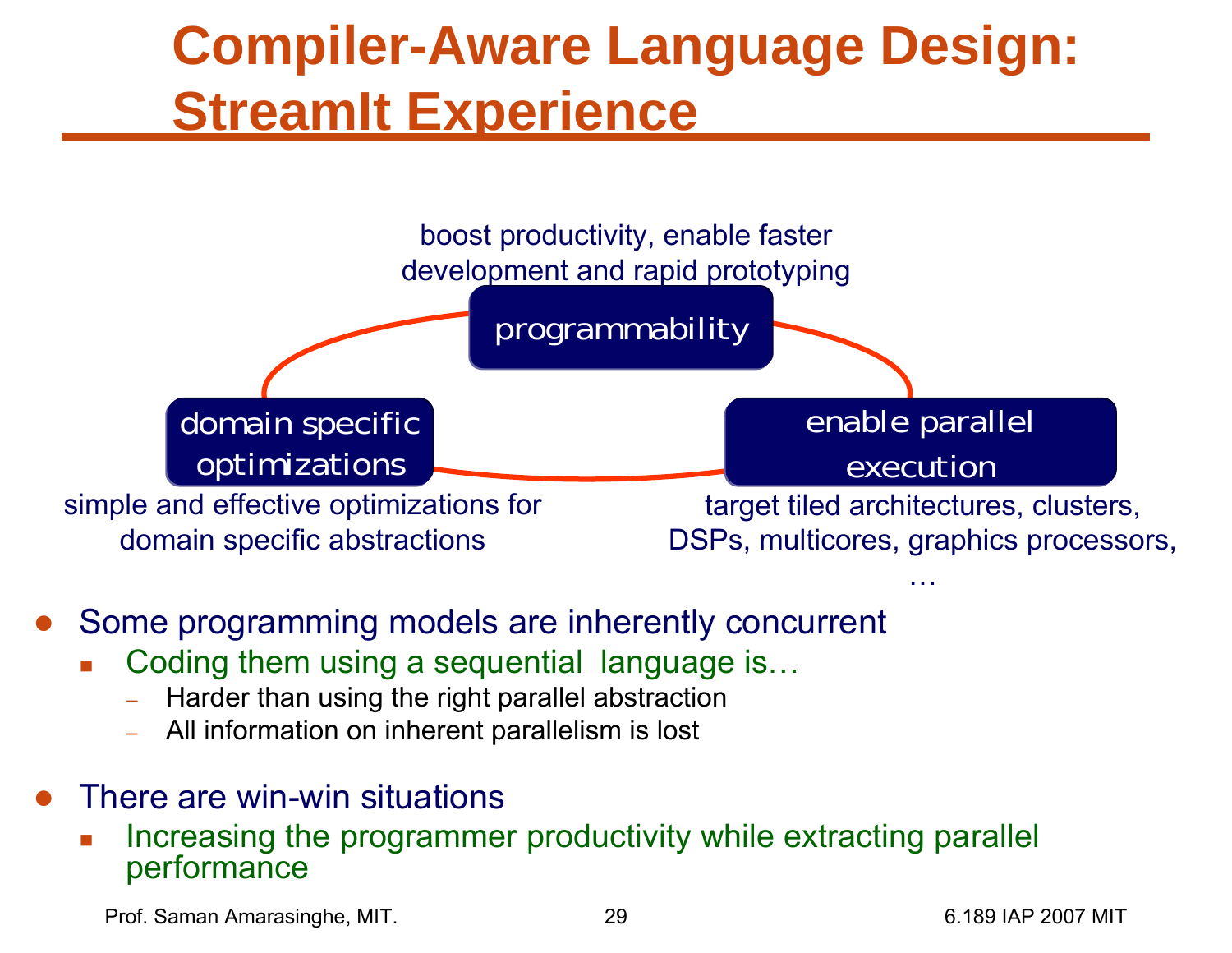### **StreamIt Performance on Raw**



Prof. Saman Amarasinghe, MIT. 2007 18: 30 6.189 IAP 2007 MIT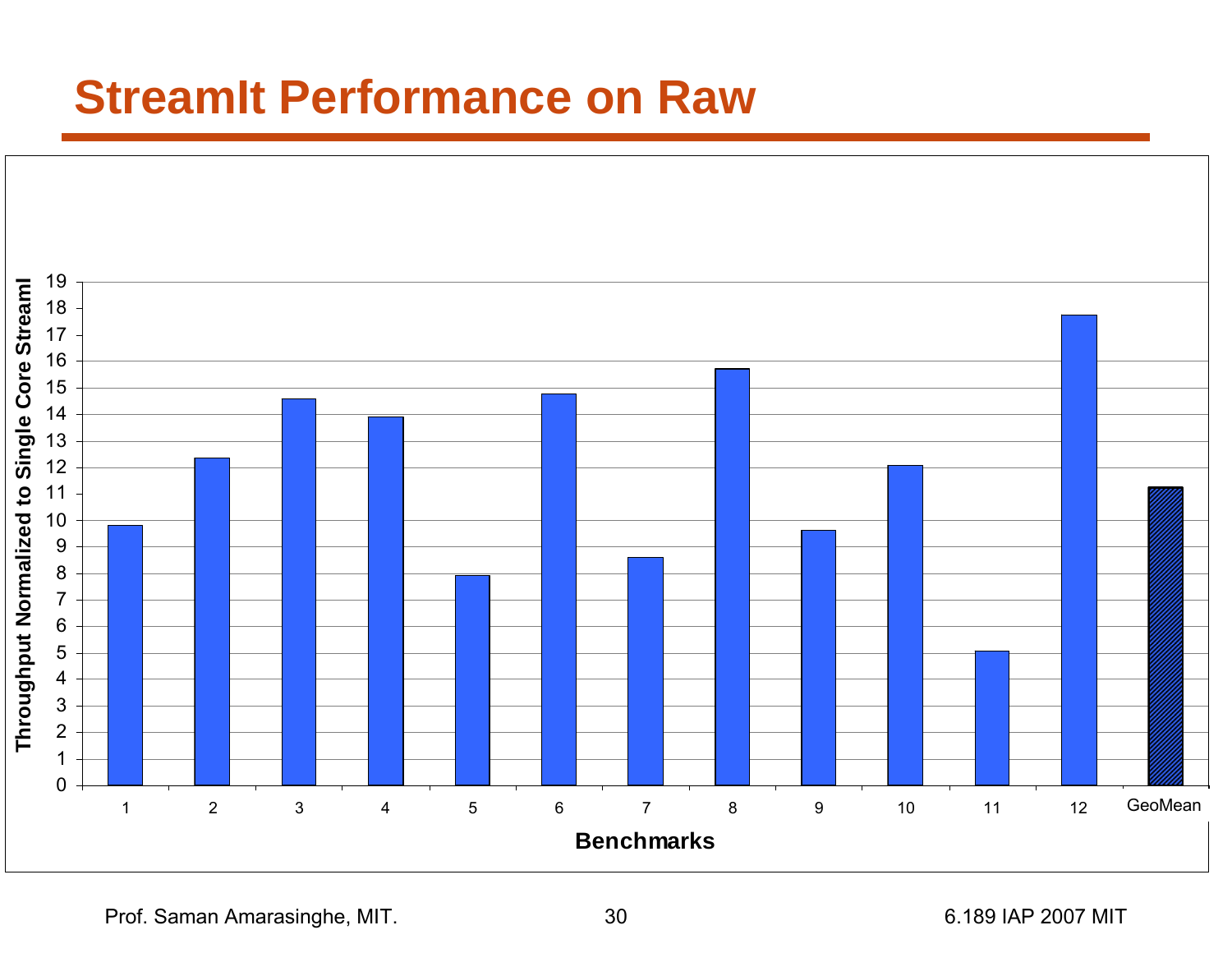### **Parallelizing Compilers: SUIF Experience**

- Automatic Parallelism is not impossible
	- Г Can work well in many domains (example: ILP)
- ● Automatic Parallelism for multiprocessors "almost" worked in the '90s
	- Г SUIF compiler got the Best SPEC results by automatic parallelization
- ● But…
	- $\mathcal{L}_{\mathcal{A}}$ The compilers were not robust
	- $\overline{\mathcal{A}}$ Clients were impossible (performance at any cost)
	- $\overline{\mathcal{A}}$ Multiprocessor communication was expensive
	- $\mathcal{L}_{\mathcal{A}}$ Had to compete with improvements in sequential performance
	- $\overline{\phantom{a}}$ The Dogfooding problem
- ● Today: Programs are even harder to analyze
	- $\overline{\phantom{a}}$ Complex data structures
	- $\overline{\mathcal{M}}$ Complex control flow
	- $\mathcal{L}_{\mathrm{in}}$ Complex build process
	- $\mathcal{C}^{\mathcal{A}}$ Aliasing problem (type unsafe languages)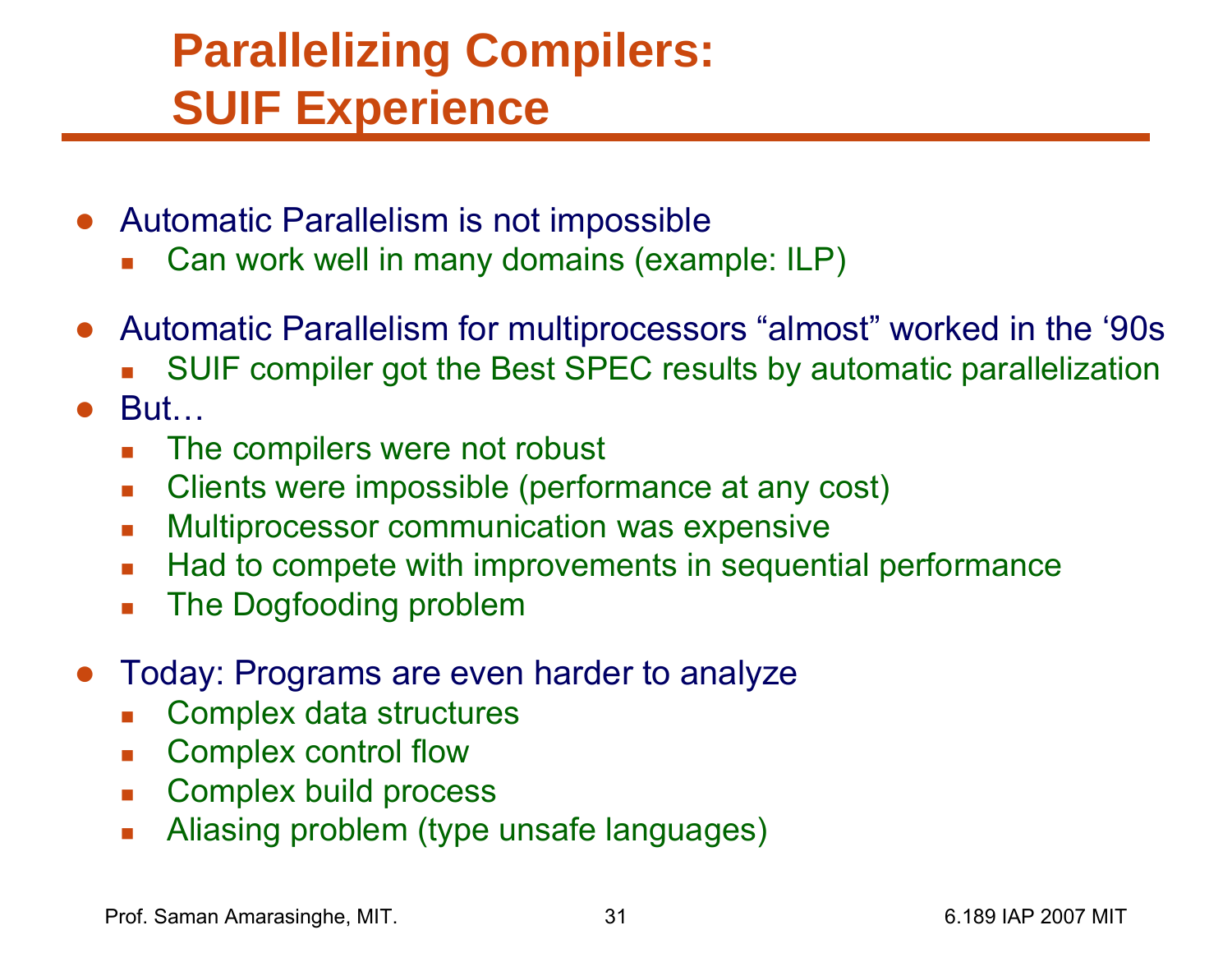## **Compilers**

- ● Compilers are critical in reducing the burden on programmers
	- $\overline{\mathbb{R}}$  Identification of data parallel loops can be easily automated, but many current systems (Brook, PeakStream) require the programmer to do it.
- Need to revive the push for automatic parallelization
	- $\mathbb{R}^2$  Best case: totally automated parallelization hidden from the user
	- **Norst case: simplify the task of the programmer**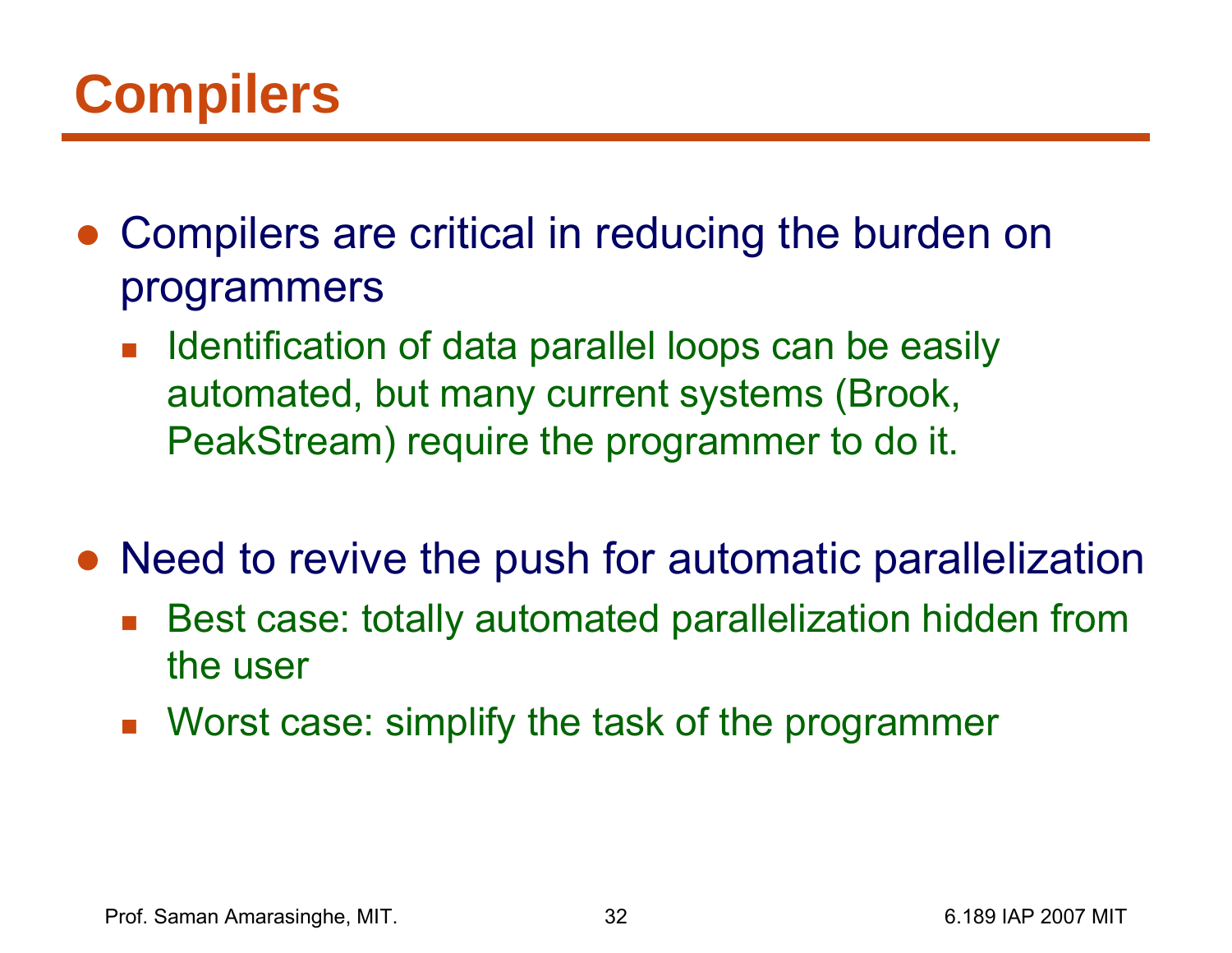### **Tools**

- ● A lot of progress in tools to improve programmer productivity
- Need tools to
	- $\mathbb{R}^3$ Identify parallelism
	- $\mathcal{L}_{\mathcal{A}}$ Debug parallel code
	- $\mathcal{L}_{\mathcal{A}}$ Update and maintain parallel code
	- $\mathcal{L}_{\mathcal{A}}$ Stitch multiple domains together

#### ●Need an "Eclipse platform for multicores"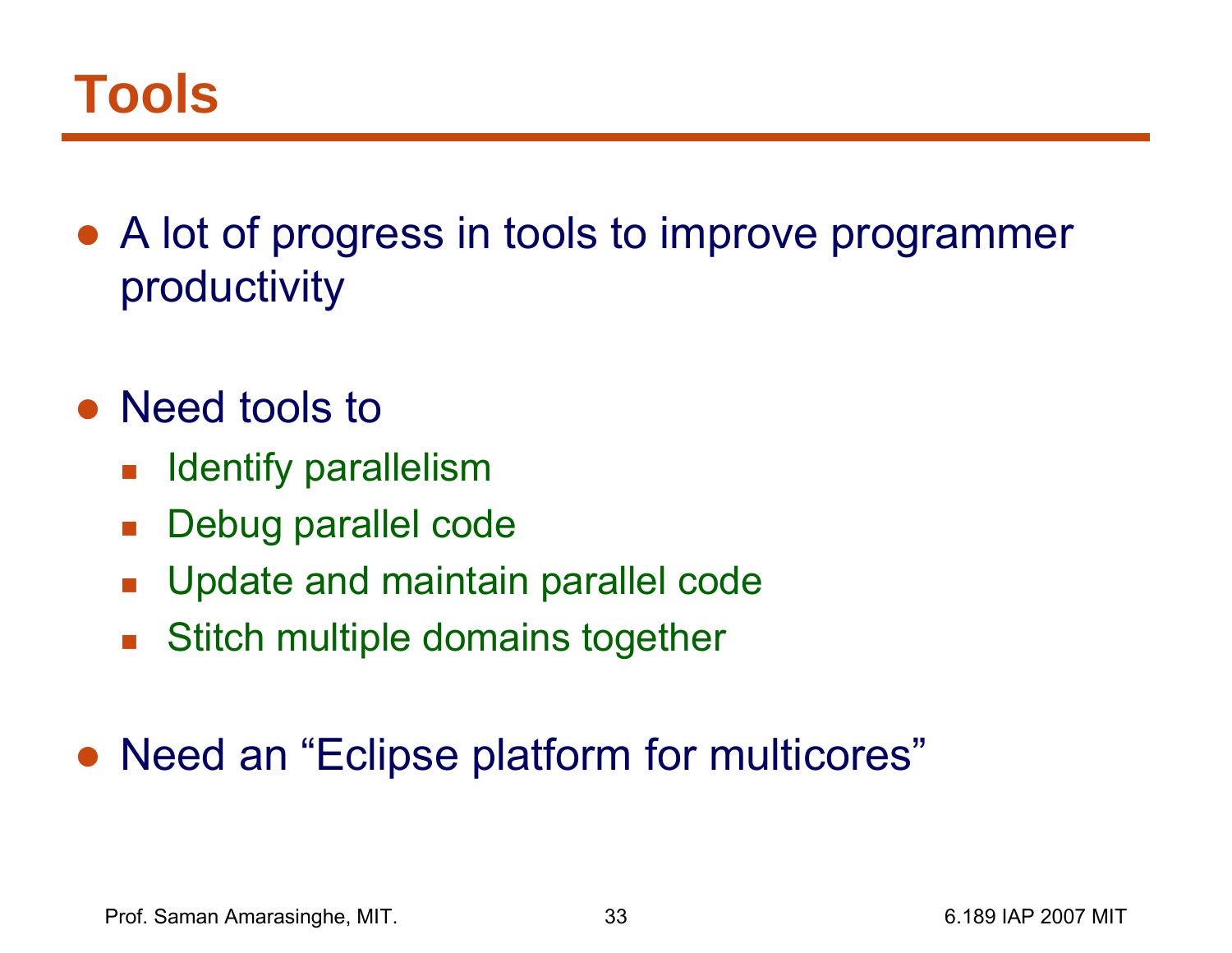### **Facilitate Evaluation and Feedback for Rapid Evolution**

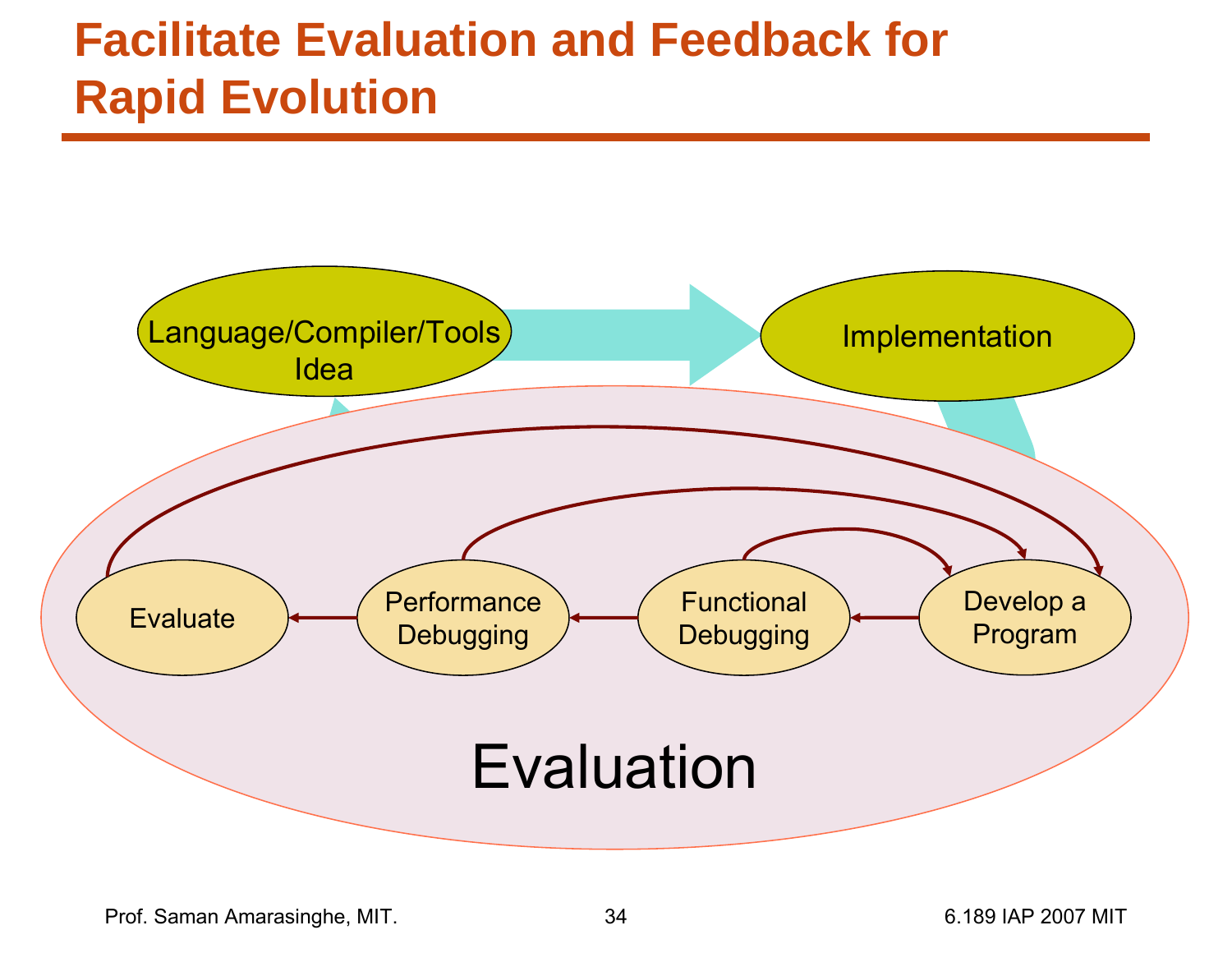## **The Dogfooding Problem CAD Tools vs. OO Languages**

- ● CAD Tools
	- Г Universally hated by the users
	- Г Only a few can hack it
	- $\overline{\mathcal{A}}$ Very painful to use
- ●**Origins** 
	- Г Developed by CAD experts
	- $\overline{\phantom{a}}$ User community is separate

- ● High Performance Languages
	- Г User community is separate
	- $\overline{\mathcal{A}}$ Hard to get feedback
	- Г Slow evolution

Prof. Saman Amarasinghe, MIT.  $\qquad \qquad 35$  8.189 IAP 2007 MIT

- ● Object Oriented Languages
	- Г User friendly
	- Г Universal acceptance
	- Г Use by ordinary programmers
	- $\mathcal{L}_{\mathcal{A}}$  Huge improvements in programmer productivity
- ●**Origins** 
	- Г Developed by PL experts
	- Г The compiler is always written using the language/tools
	- Г Rapid feedback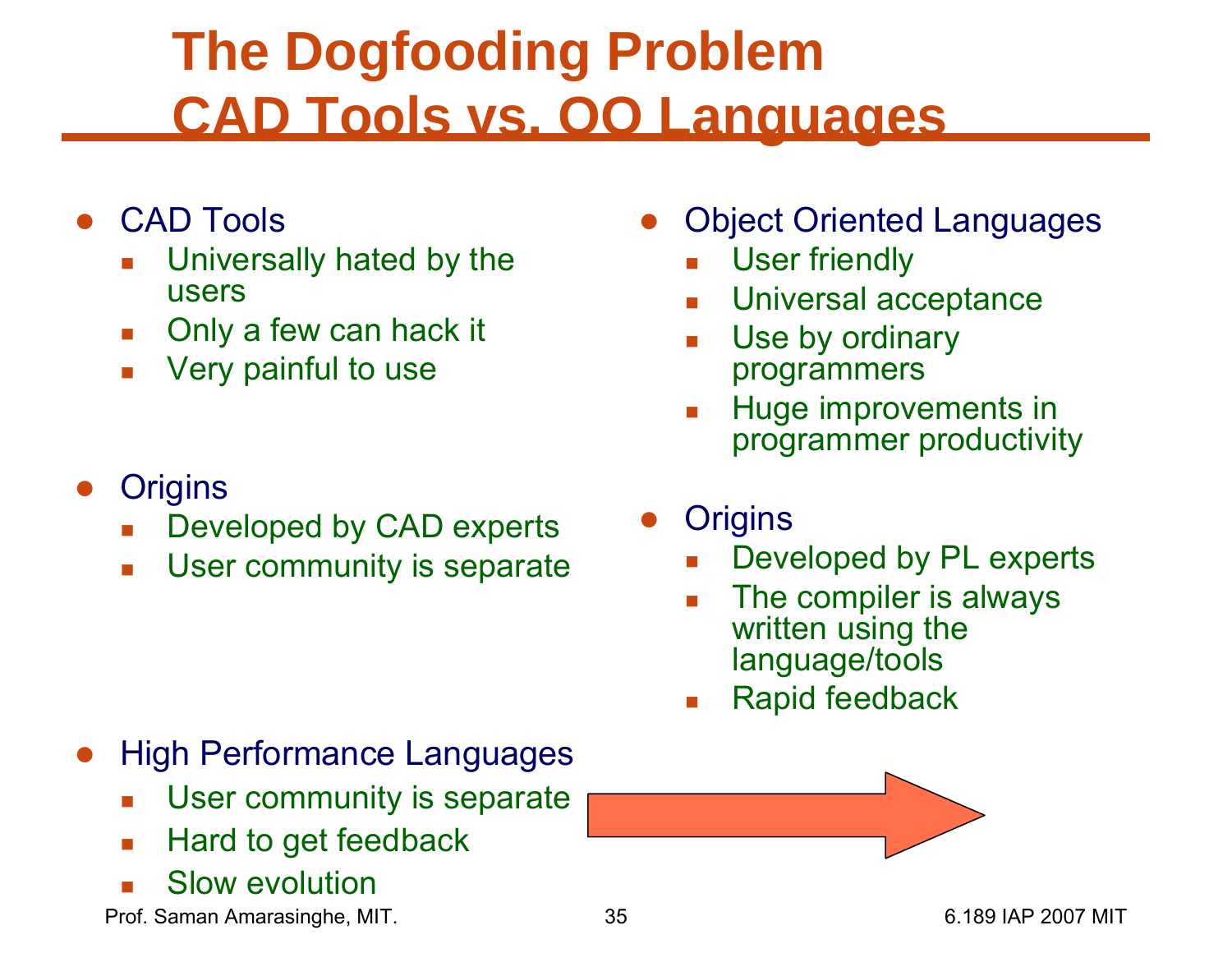## **Rapid Evaluation**

- ● Extremely hard to get
	- $\mathcal{L}^{\mathcal{L}}$  . Real users have no interest in flaky tools
	- $\mathcal{L}_{\rm{max}}$ Hard to quantify
	- $\overline{\mathcal{A}}$  Superficial users vs. Deep users will give different feedback
		- Fatal flaws as well as amazing uses may not come out immediately
- ● Need a huge, sophisticated (and expensive) infrastructure
	- $\overline{\mathcal{L}}$ How to get a lot of application experts to use the system?
	- $\mathcal{L}_{\mathcal{A}}$ How do you get them to become an expert?
	- $\mathcal{L}_{\mathcal{A}}$ How do you get them to use it for a long time?
	- $\mathcal{C}^{\mathcal{A}}$ How do you scientifically evaluate?
	- $\overline{\phantom{a}}$ How go you get actionable feedback?

#### ●A "Center for Evaluating Multicore Programming Environments"??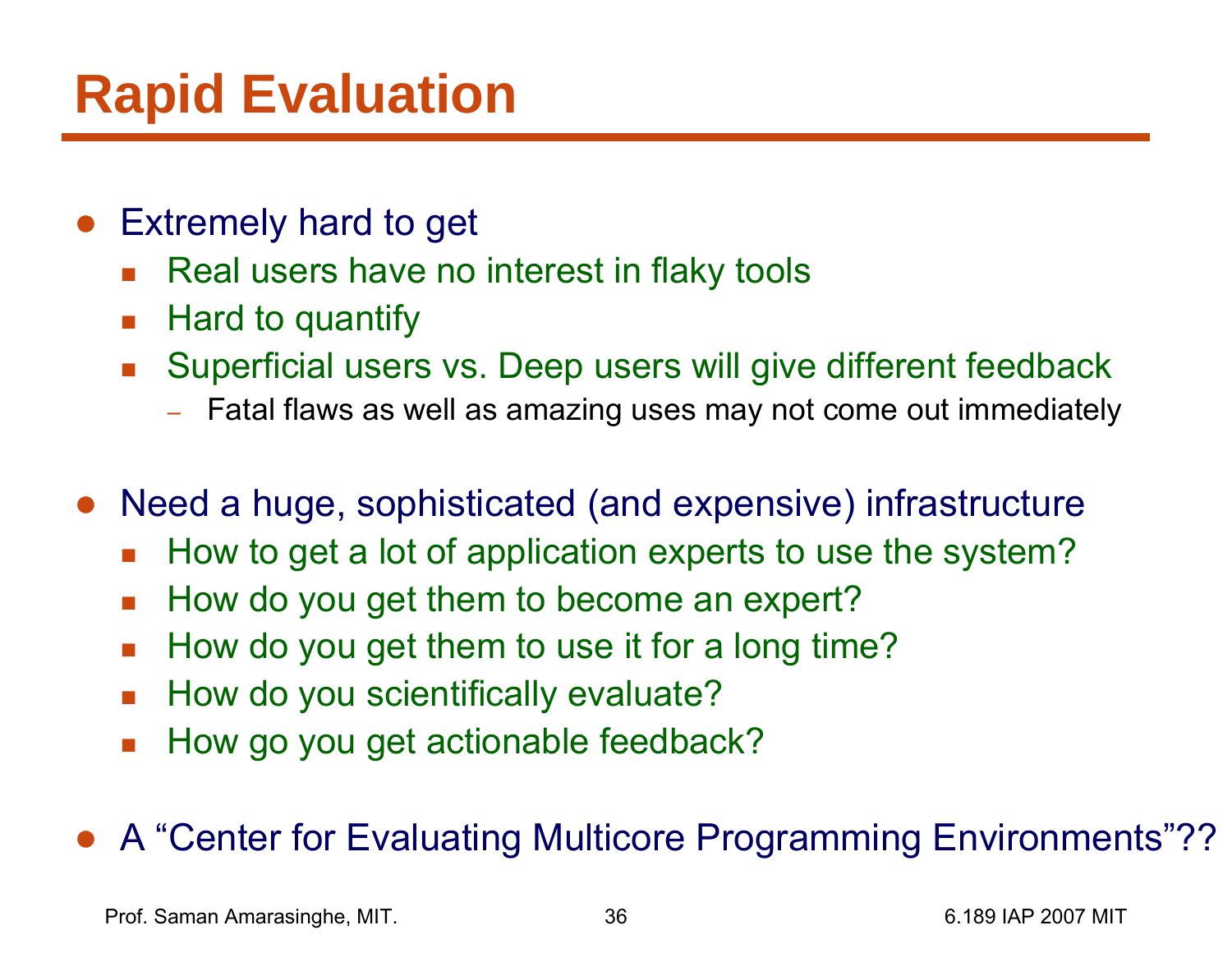# **Identify, Collect, Standardize, Adopt**

- ● Good languages/tools cannot be designed by committee
- However, you need a vibrant ecosystem of ideas
- $\bullet$  Need a process of natural selection
	- $\mathcal{L}_{\mathcal{A}}$ Quantify Productivity and Performance
	- b. Competition between multiple teams
	- $\mathcal{L}_{\mathcal{A}}$ Winner(s) get to design the final language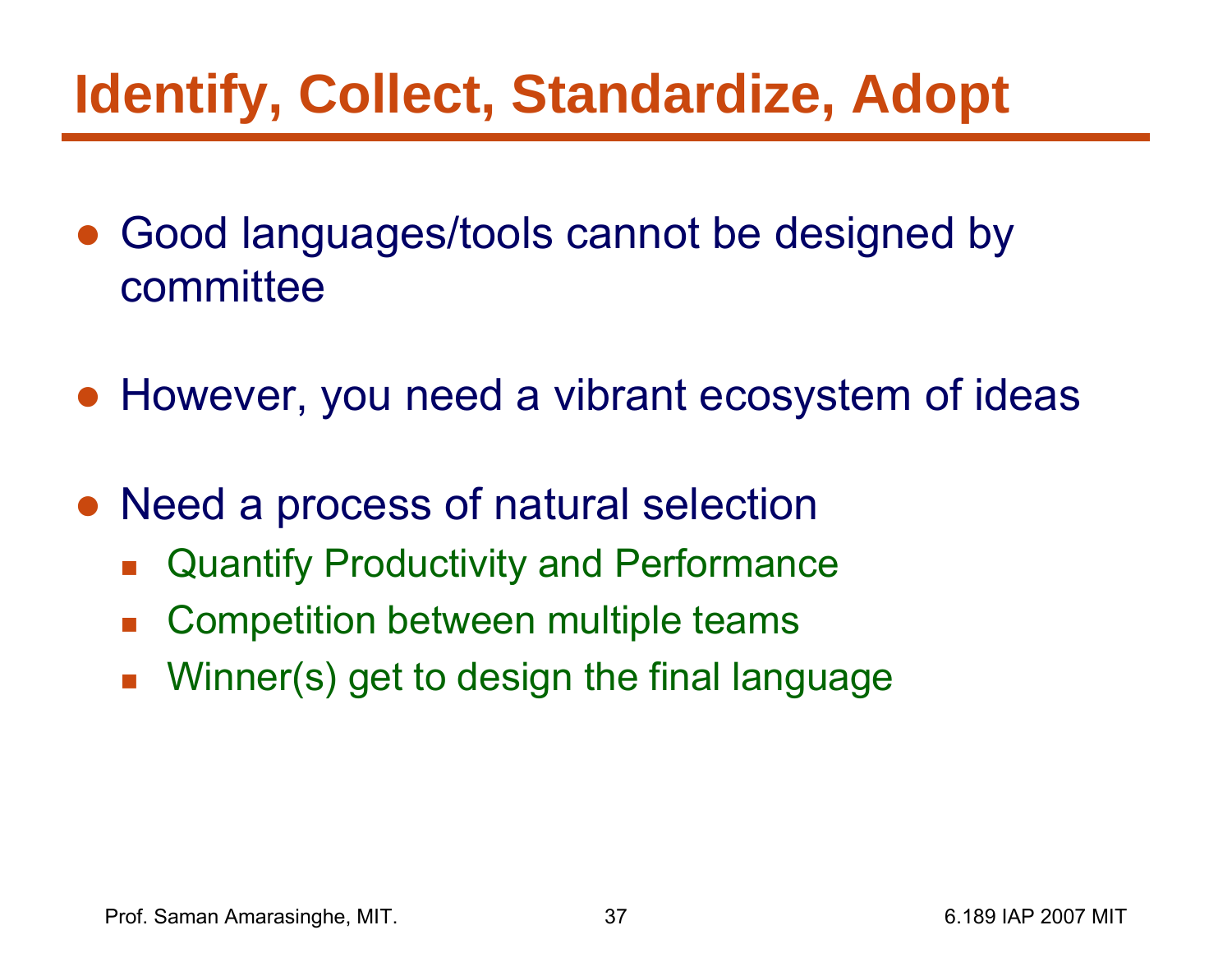## **Migrate the Dusty Deck**

- ● Impossible to bring them to the new era automatically
	- $\overline{\mathcal{A}}$ Badly mangled, hand-optimized, impossible to analyze code
	- $\mathcal{L}_{\mathcal{A}}$ Automatic compilation, even with a heroic effort, cannot do anything
- ● Help rewrite the huge stack of dusty deck
	- $\mathcal{L}_{\mathcal{A}}$ Application in use
	- **Source code available**
	- $\overline{\phantom{a}}$ Programmer long gone
- ● Getting the new program to have the same behavior is hard
	- Г "Word pagination problem"
- ● Can take advantage of many recent advances
	- $\overline{\mathcal{A}}$ Creating test cases
	- $\mathcal{L}(\mathcal{A})$ Extracting invariants
	- $\mathcal{L}_{\mathcal{A}}$ Failure oblivious computing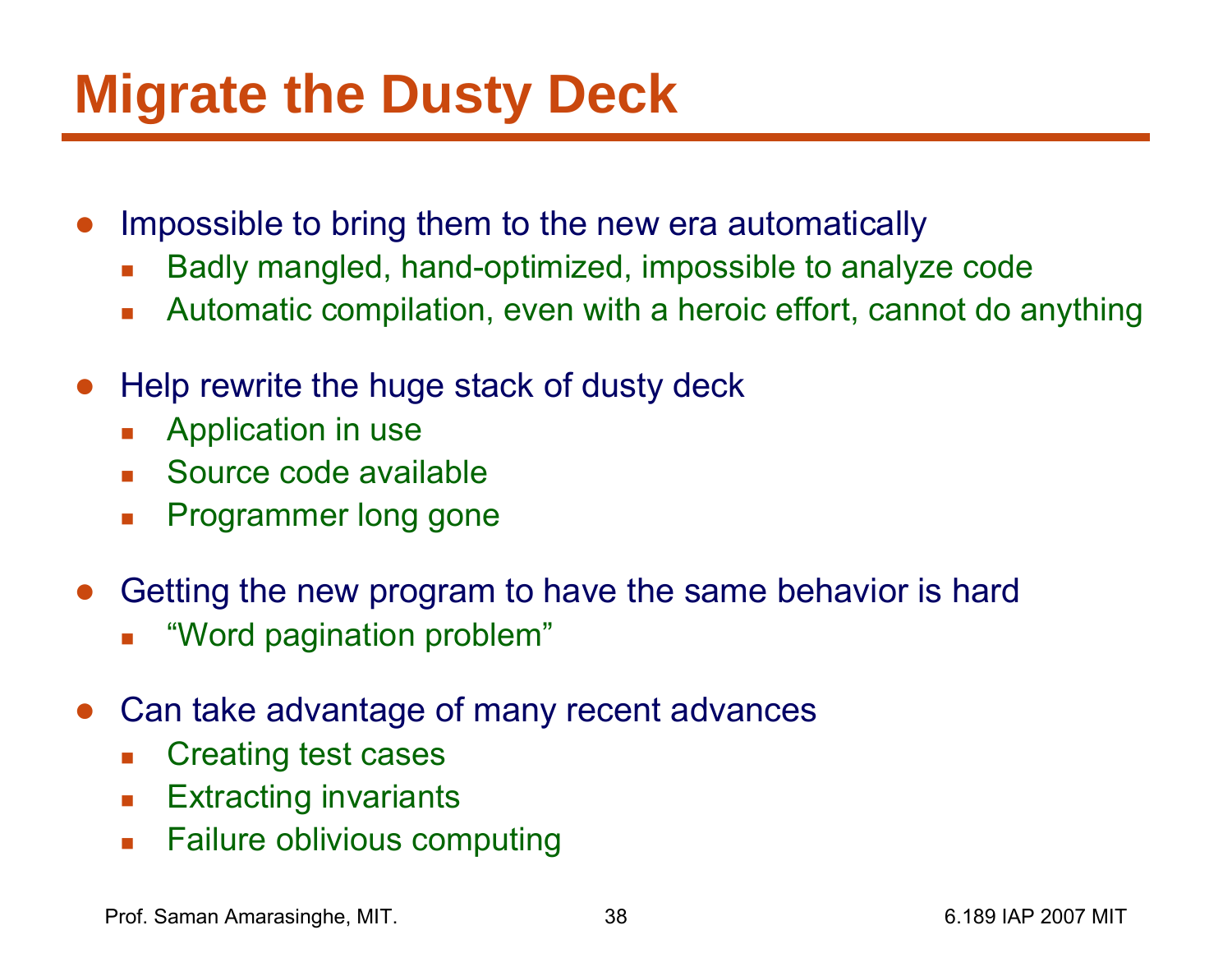## **Outline**

- Evolution
	- **Trends**
	- **Randiscript Report**
	- Languages, Compilers and Tools

### ● **Revolution**

#### $\bullet$ Crossing the Abstraction Boundaries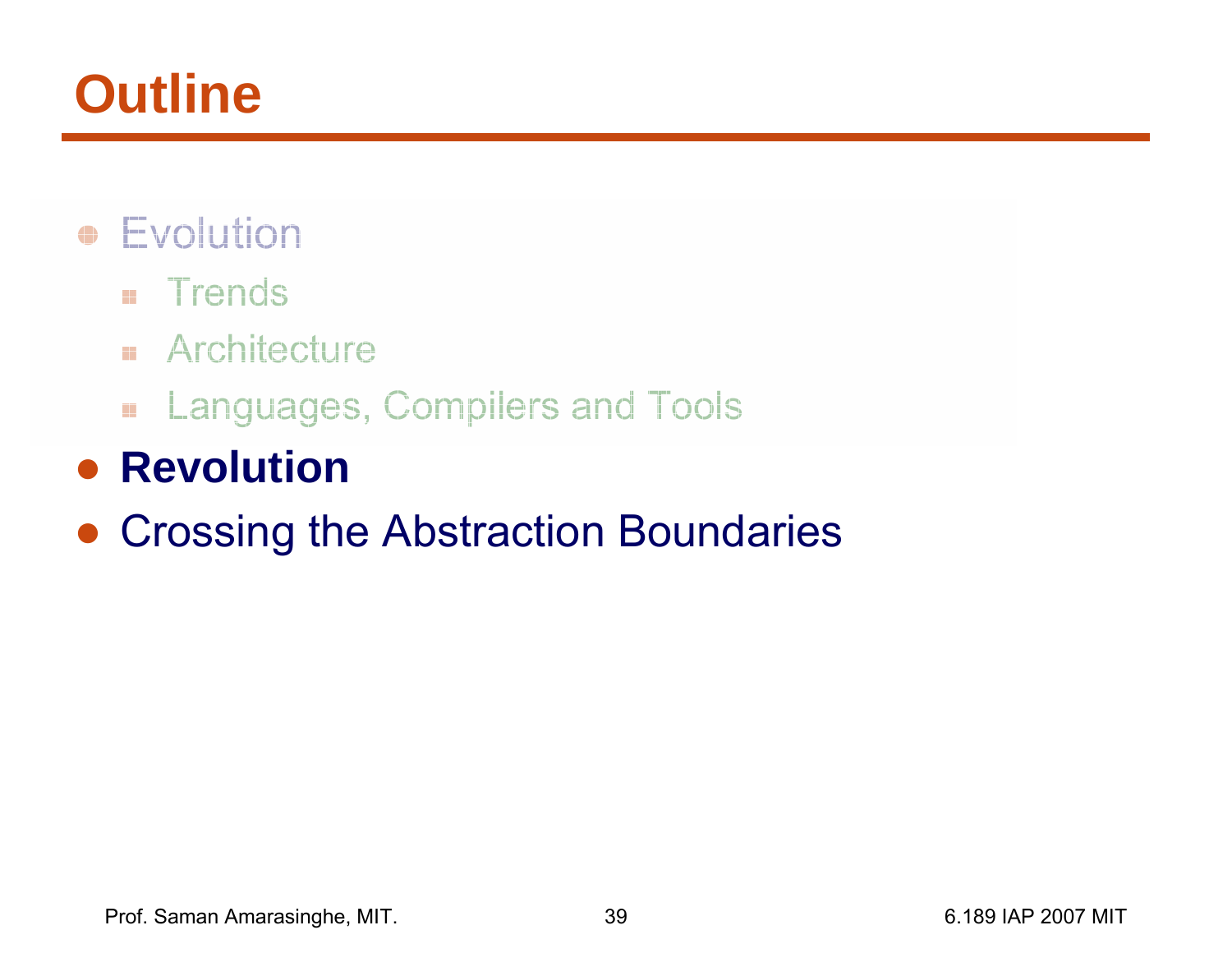### **How about Revolutions?**

- What are the far-out technologies?
- Wishful Thinking?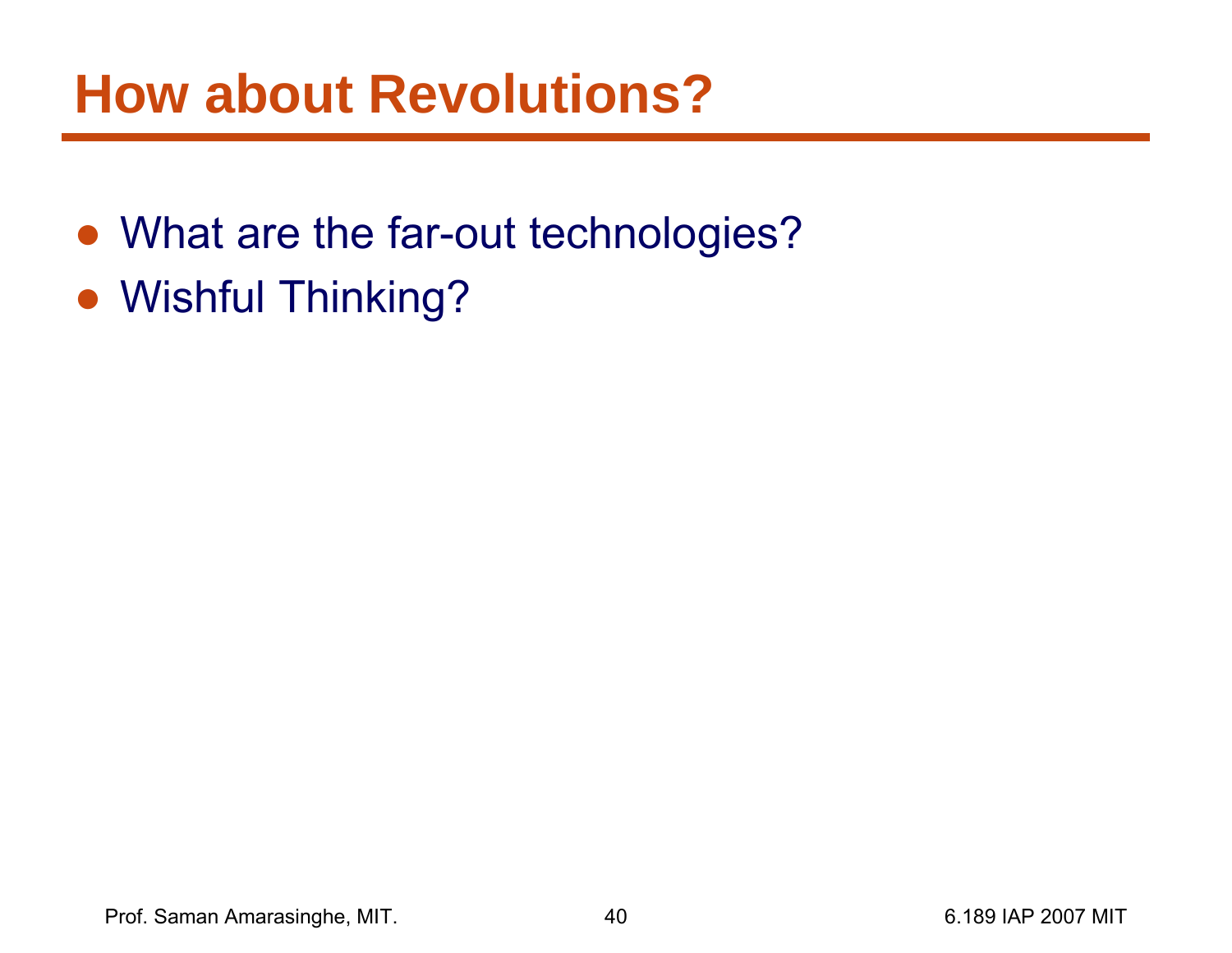## **Outline**

- Evolution
	- **Trends**
	- **Randiscript Report**
	- Languages, Compilers and Tools
- Revolution

#### $\bullet$ **Crossing the Abstraction Boundaries**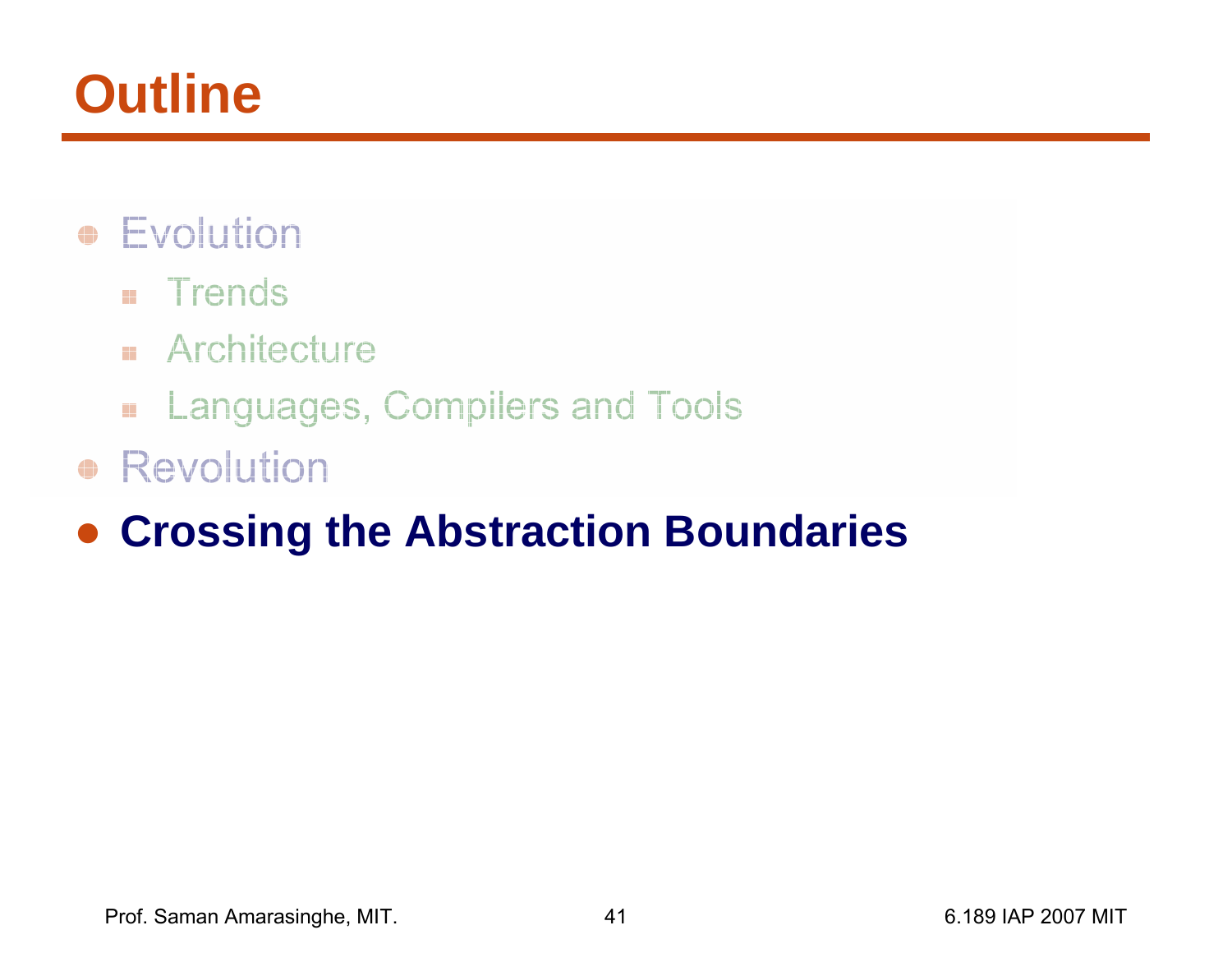### **Computer Systems from 10,000 feet**



Prof. Saman Amarasinghe, MIT.  $\begin{array}{|c|c|c|c|c|} \hline \quad & 42 & \quad \text{6.189 IAP 2007 MIT} \ \end{array}$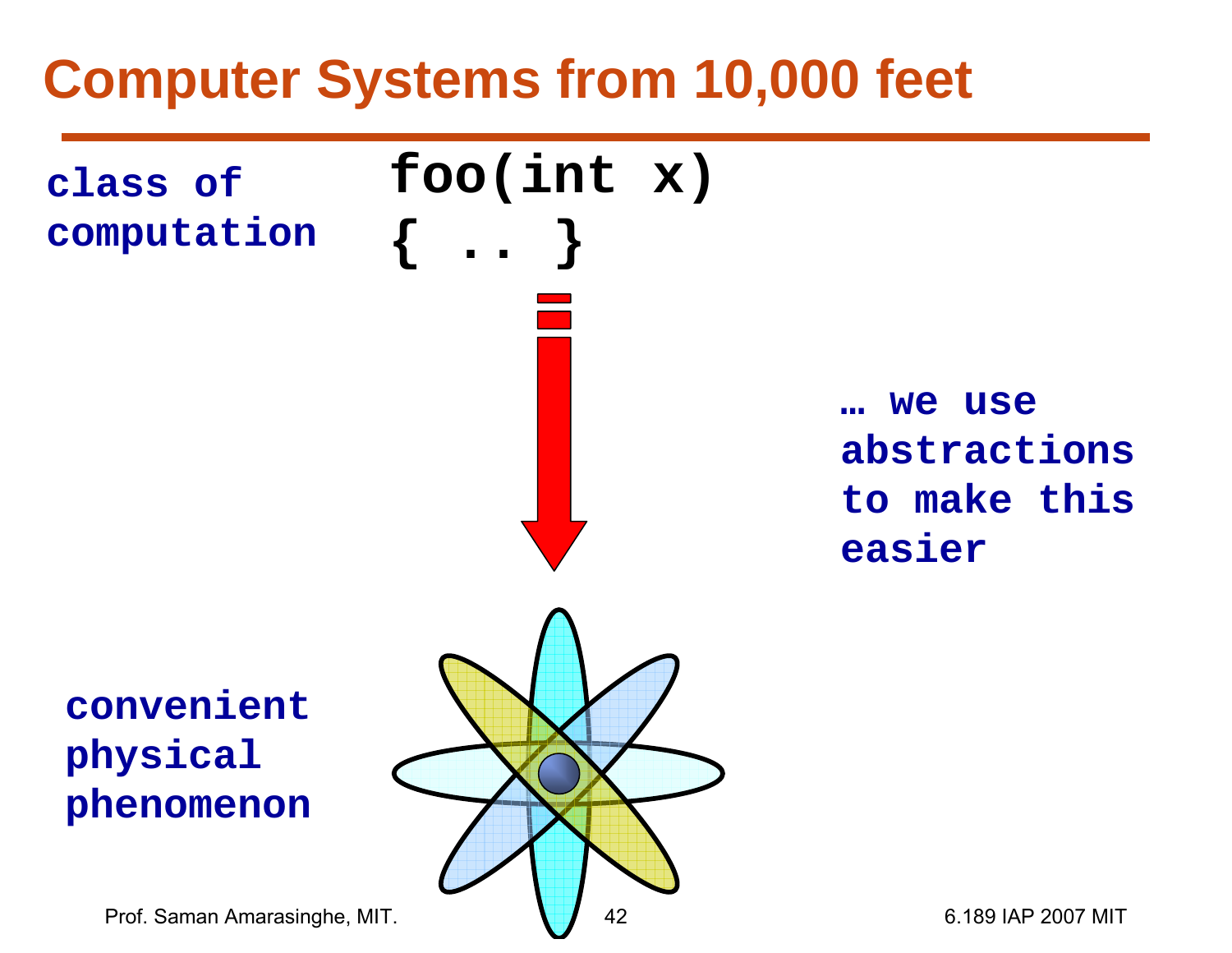### **The Abstraction Layers Make This Easier**



Prof. Saman Amarasinghe, MIT. **2007 IV 12009** 43 6.189 IAP 2007 MIT